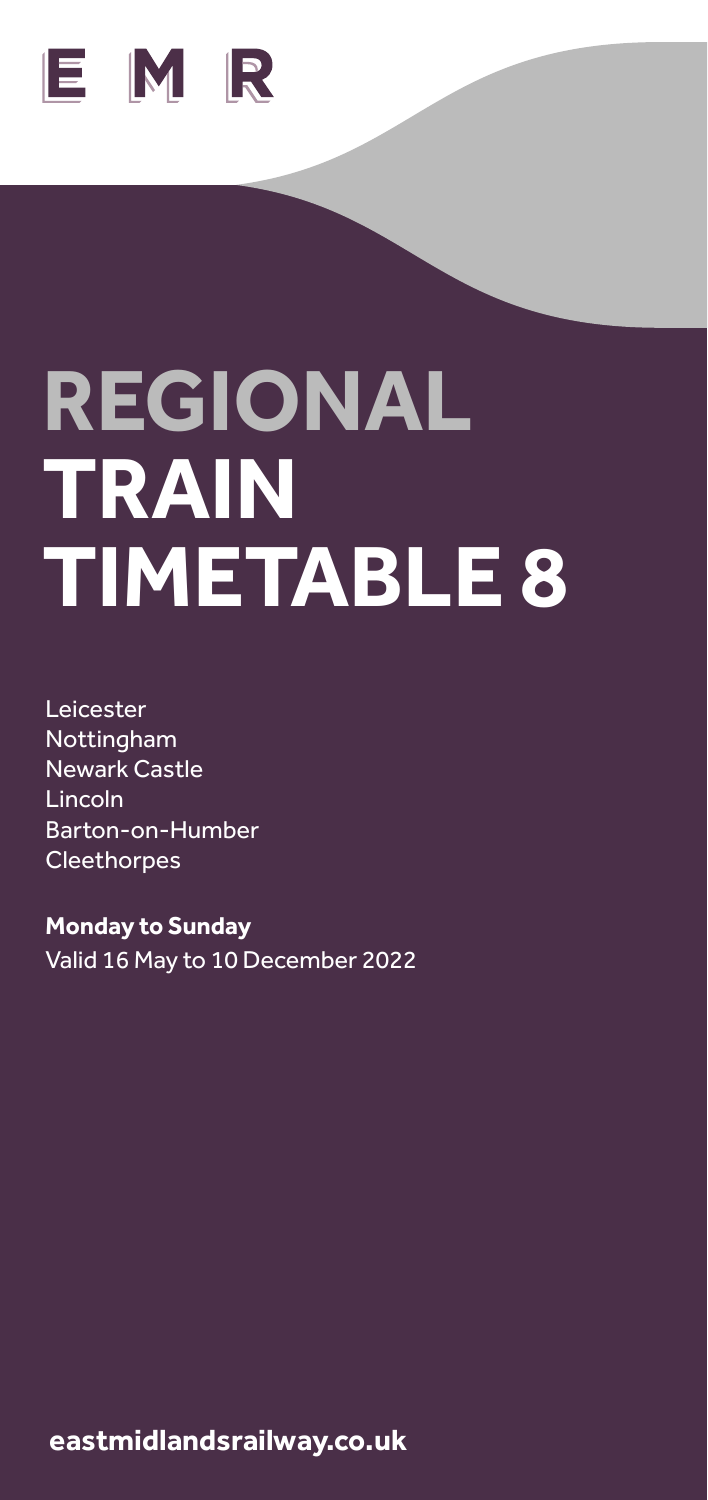# *EASIER FASTER CONTACTLESS*

Travel contactless with digital tickets. Visit **eastmidlandsrailway.co.uk/digital-tickets**



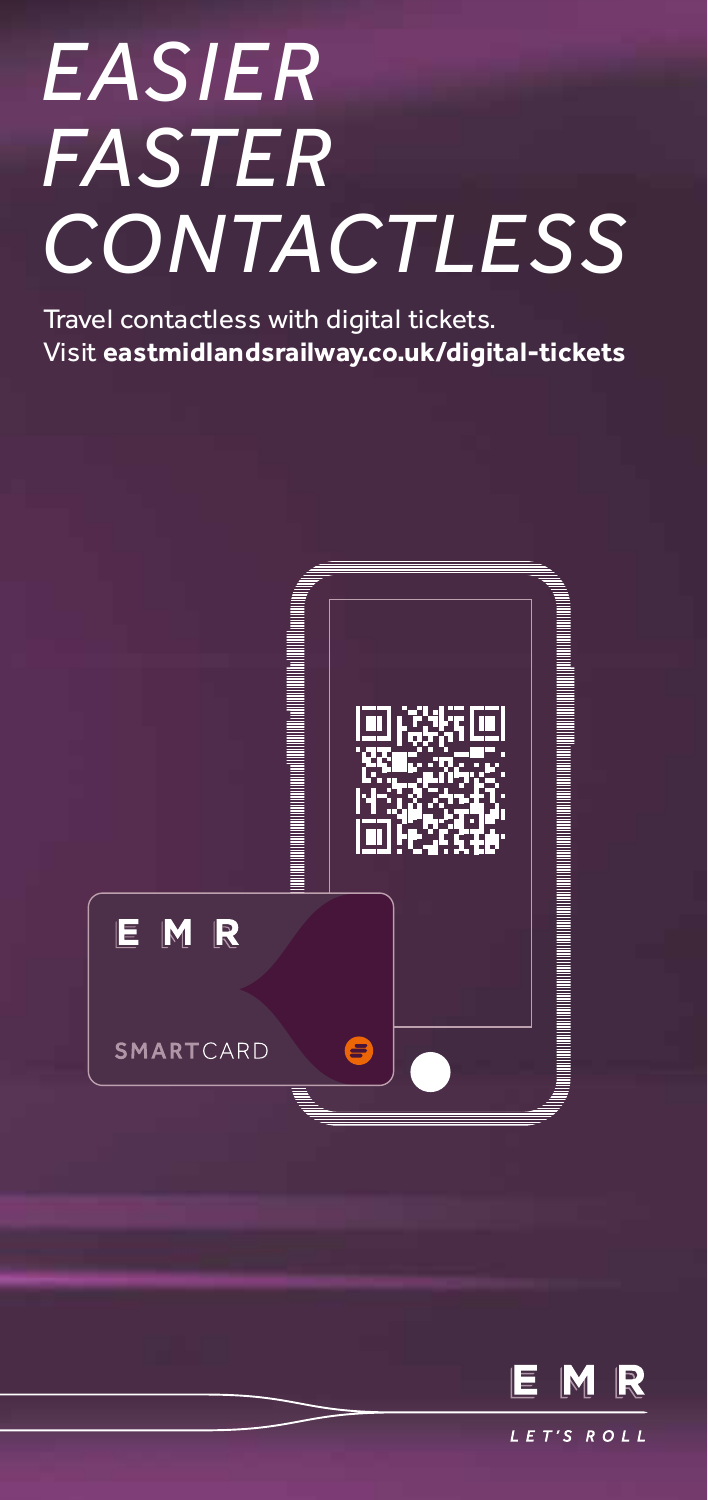

#### Services included within this timetable

All services included within this timetable are operated by EMR. Several services included continue to other locations on our route and the abbreviations for these are listed below:

- Crewe (CRE)
- Sleaford (SLR)
- Peterborough (PBO)
- London St Pancras (STP)

Other train operators do run services on this route. Please see below for details of other services:

- Lincoln London King's Cross: LNER run services between Lincoln and London King's Cross; calling at Newark North Gate For information on these services, please visit lner.co.uk
- Cleethorpes Manchester Airport: Transpennine Express run services between Cleethorpes and Manchester Piccadilly; calling at Grimsby Town, Habrough and Barnetby. For more information on these services, please visit tpexpress.co.uk

#### Local connections

Many of our stations offer extensive onward travel connections. See below for details of some of these:



#### **Bus**

Several of our stations within this timetable also have regular bus connections to nearby cities, towns and villages. Please visit **traveline.info** for further information. Bus services between Barton-on-Humber and Hull are shown on the timetable pages where connection times are suitable (this information was correct at time of publication in March 2022).

#### **Airport connections**



Several stations on this route have connections to airports. If you are travelling to East Midlands Airport, a Skylink bus runs from Nottingham throughout the day. Connections are also available if you are travelling to Humberside Airport. Further information is available by visiting humbersideairport.com.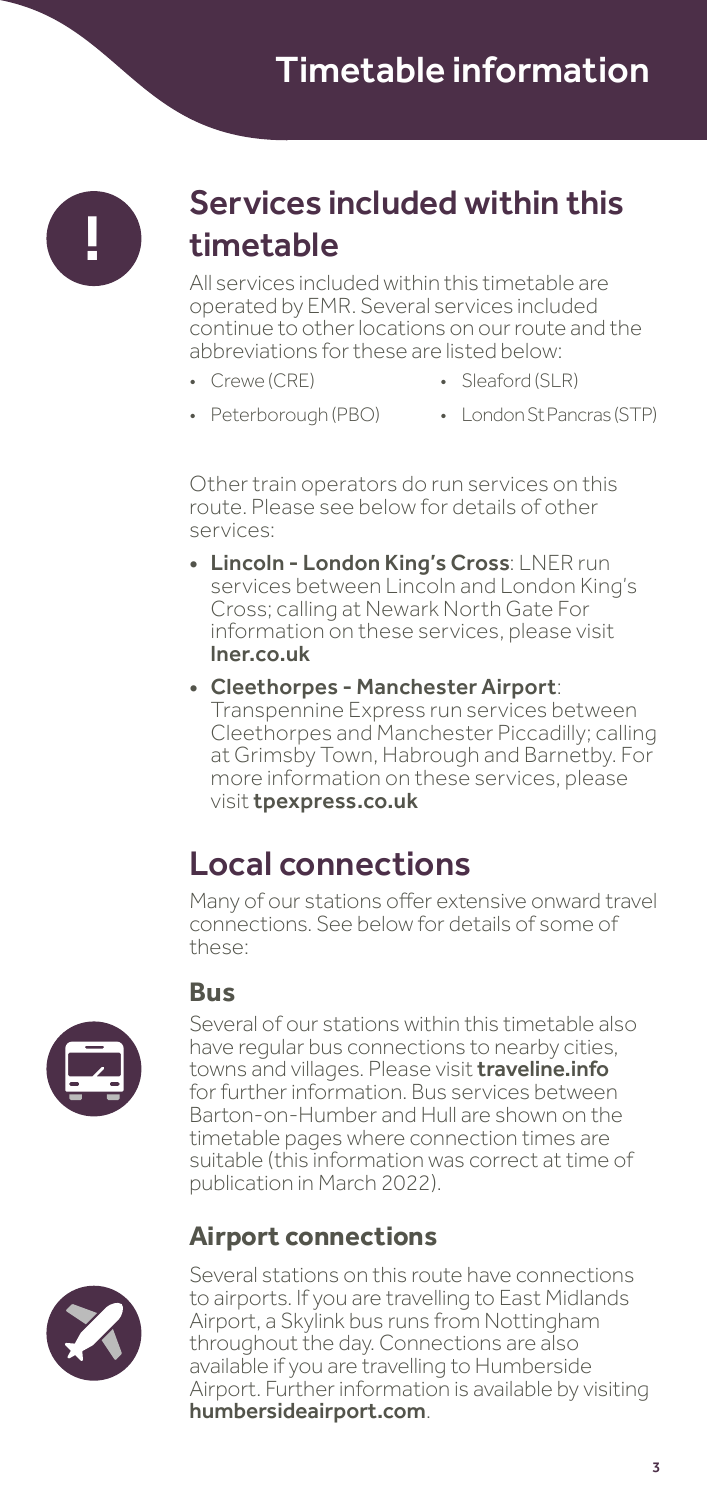| Leicester — Cleethorpes              |           |             |       |      |             |             | <b>Monday to Friday</b> |      |             |             |
|--------------------------------------|-----------|-------------|-------|------|-------------|-------------|-------------------------|------|-------------|-------------|
| From                                 |           |             |       |      |             |             |                         |      |             |             |
| Leicester<br>$\overline{\mathsf{d}}$ |           |             |       |      |             |             | 0632                    |      | 0638        |             |
| d<br>Syston                          |           |             |       |      |             |             | 06 40                   |      | 06 47       |             |
| d<br>Sileby                          |           |             |       |      |             |             | 06 45                   |      | 0652        |             |
| Barrow-upon-Soar<br>d                |           |             |       |      |             |             | 06 49                   |      | 0658        |             |
| d<br>Loughborough                    |           |             |       |      |             |             | 0654                    |      | 0704        |             |
| d<br>East Midlands Parkway           |           |             |       |      |             |             |                         |      | 0713        |             |
| d<br>Attenborough                    |           |             |       |      |             |             |                         |      |             | 07 21 07 45 |
| Beeston<br>d                         |           |             |       |      |             |             |                         |      |             | 07 25 07 49 |
| a<br>Nottingham                      |           |             |       |      |             |             |                         |      |             | 07 32 07 56 |
| d<br>Nottingham                      |           | 05 39 05 43 |       |      |             | 06370650    |                         |      |             | 07 37 07 57 |
| d<br>Carlton                         |           | 0549        |       |      |             | 0656        |                         |      |             | 07 43 08 03 |
| Burton Joyce<br>d                    |           | 0553        |       |      |             | 0700        |                         |      |             | 0807        |
| d<br>Lowdham                         |           | 0557        |       |      |             | 0704        |                         |      |             | 07 50 08 11 |
| d<br>Thurgarton                      |           | 0601        |       |      |             | 0708        |                         |      |             | 0815        |
| d<br>Bleasby                         |           | 0603        |       |      |             | 0710        |                         |      |             | 0818        |
| Fiskerton<br>d                       |           | 05 55 06 07 |       |      |             | 0714        |                         |      |             | 0822        |
| Rolleston<br>d                       |           | 0609        |       |      |             | 0716        |                         |      |             | 0824        |
| Newark Castle<br>d                   |           | 06 06 06 18 |       |      |             | 06 59 07 24 |                         |      |             | 08030830    |
| d<br>Newark North Gate               |           |             |       | 0637 |             |             |                         | 0742 |             |             |
| d<br>Collingham                      | 06 14     |             |       |      | 06 46 07 07 |             |                         |      | 07 51 08 14 |             |
| Swinderby                            | $d$ 06 19 |             |       |      | 06 52 07 13 |             |                         |      | 07 56 08 20 |             |
| Hykeham                              | $d$ 06 26 |             |       |      | 06 59 07 19 |             |                         |      | 08 03 08 28 |             |
| Lincoln<br>a                         | 0634      |             |       |      | 07 07 07 28 |             |                         |      | 08 11 08 36 |             |
| Lincoln                              | d 0636    |             |       |      | 0736        |             |                         |      |             |             |
| Market Rasen                         | 0653      |             |       |      | 0752        |             |                         |      |             |             |
| Barnetby                             | 0709<br>d |             |       |      | 0808        |             |                         |      |             |             |
| Hull (bus service)<br>d              |           |             | 0620  |      |             |             |                         |      |             |             |
| Barton-on-Humber<br>d                |           |             | 0708  |      |             |             |                         |      |             |             |
| d<br><b>Barrow Haven</b>             |           |             | 0713  |      |             |             |                         |      |             |             |
| d<br>New Holland                     |           |             | 07 17 |      |             |             |                         |      |             |             |
| d<br>Goxhill                         |           |             | 07 22 |      |             |             |                         |      |             |             |
| d<br>Thornton Abbey                  |           |             | 0725  |      |             |             |                         |      |             |             |
| d<br>Ulceby                          |           |             | 0730  |      |             |             |                         |      |             |             |
| d<br>Habrough                        | 0717      |             | 0735  |      | 08 17       |             |                         |      |             |             |
| d<br>Stallingborough                 |           |             | 0741  |      |             |             |                         |      |             |             |
| Healing<br>d                         |           |             | 0744  |      |             |             |                         |      |             |             |
| d<br>Great Coates                    |           |             | 0747  |      |             |             |                         |      |             |             |
|                                      |           |             |       |      |             |             |                         |      |             |             |
| Grimsby Town<br>d                    | 0730      |             | 0752  |      | 08 29       |             |                         |      |             |             |
| d<br><b>Grimsby Docks</b>            |           |             | 0756  |      |             |             |                         |      |             |             |
| New Clee<br>d                        |           |             | 0759  |      |             |             |                         |      |             |             |
| Cleethorpes<br>a                     |           |             | 08 03 |      |             |             |                         |      |             |             |
| To                                   |           |             |       | PBO  |             |             |                         |      |             |             |

| Leicester — Cleethorpes |                |             |       |       |       |       | Monday to Friday |       |       |       |             |
|-------------------------|----------------|-------------|-------|-------|-------|-------|------------------|-------|-------|-------|-------------|
| From                    |                |             |       | CRE   |       |       |                  |       |       | CRE   |             |
| Leicester               |                | $d$ 0742    |       |       |       | 0841  |                  | 09 44 |       |       | 1043        |
| Syston                  |                | d 0749      |       |       |       | 08 49 |                  | 0952  |       |       | 1050        |
| Sileby                  |                | d 07 54     |       |       |       | 0854  |                  | 09 57 |       |       | 1055        |
| Barrow-upon-Soar        |                | d 07 58     |       |       |       | 0858  |                  | 1002  |       |       | 1059        |
| Loughborough            |                | $d$ 08 04   |       |       |       | 0903  |                  | 1007  |       |       | 1105        |
| East Midlands Parkway   |                | d 08 13     |       |       |       | 09 12 |                  | 1016  |       |       | 11 14       |
| Attenborough            |                | $d$ 08 19   |       |       |       | 0918  |                  | 1024  |       |       | 11 20       |
| Beeston                 | d              | 0823        |       | 08 40 |       | 09 22 |                  | 1028  |       |       | 10 49 11 24 |
| Nottingham              |                | $a$ 0830    |       | 08 48 |       | 0927  |                  | 1033  |       |       | 1056 1132   |
| Nottingham              | d              | 0835        |       | 0851  |       |       |                  | 1035  |       |       | 1058 1133   |
| Carlton                 |                | $d$ 0841    |       | 0858  |       |       |                  |       |       | 1105  |             |
| <b>Burton Joyce</b>     | d              |             |       |       |       |       |                  |       |       |       |             |
| Lowdham                 | d              | 08 47       |       | 0904  |       |       |                  |       |       | 11 11 |             |
| Thurgarton              | d              |             |       |       |       |       |                  |       |       |       |             |
| Bleasby                 | d              |             |       |       |       |       |                  |       |       |       |             |
| Fiskerton               | d              |             |       | 09 11 |       |       |                  |       |       | 11 18 |             |
| Rolleston               | d              |             |       |       |       |       |                  |       |       |       |             |
| Newark Castle           | d              | 0903        |       | 09 19 |       |       |                  | 1101  |       |       | 11 26 11 57 |
| Newark North Gate       | d              |             |       |       | 09 48 |       | 1039             |       |       |       |             |
| Collingham              | d              | 09 11       |       |       | 09 56 |       | 1047 1109        |       |       |       | 1206        |
| Swinderby               | d              | 09 17       |       |       | 1002  |       | 1054 1114        |       |       |       | 12 12       |
| Hykeham                 |                | d 09 23     |       |       | 1008  |       | 1100 1121        |       |       |       | 12 18       |
| Lincoln                 |                | $a$ 09 32   |       |       | 1017  |       | 1108 1129        |       |       |       | 1227        |
| Lincoln                 | d              | 0933        |       |       |       |       |                  | 1131  |       |       |             |
| Market Rasen            |                | $d$ 09 49   |       |       |       |       |                  | 1147  |       |       |             |
| Barnetby                |                | d 1005      |       |       |       |       |                  | 1203  |       |       |             |
| Hull (bus service)      | $\overline{d}$ |             | 0905  |       |       |       |                  |       | 1105  |       |             |
| Barton-on-Humber        | d              |             | 0954  |       |       |       |                  |       | 1154  |       |             |
| Barrow Haven            | d              |             | 0959  |       |       |       |                  |       | 1159  |       |             |
| New Holland             | d              |             | 1003  |       |       |       |                  |       | 1203  |       |             |
| Goxhill                 | d              |             | 1008  |       |       |       |                  |       | 1208  |       |             |
| Thornton Abbey          | d              |             | 1011  |       |       |       |                  |       | 12 11 |       |             |
| Ulceby                  | d              |             | 10 16 |       |       |       |                  |       | 12 16 |       |             |
| Habrough                | d              | 10 14 10 20 |       |       |       |       |                  | 1211  | 12 20 |       |             |
| Stallingborough         | d              |             | 1026  |       |       |       |                  |       | 12 26 |       |             |
| Healing                 | d              |             | 1029  |       |       |       |                  |       | 1229  |       |             |
| <b>Great Coates</b>     | d              |             | 1032  |       |       |       |                  | 1223  | 1232  |       |             |
| Grimsby Town            | d              | 10 26 10 37 |       |       |       |       |                  |       | 1237  |       |             |
| <b>Grimsby Docks</b>    | d              |             | 1041  |       |       |       |                  |       | 1241  |       |             |
| New Clee                | d              |             | 1044  |       |       |       |                  |       | 1244  |       |             |
| Cleethorpes             | a              |             | 1048  |       |       |       |                  |       | 12 48 |       |             |
| To                      |                |             |       |       |       |       |                  |       |       |       |             |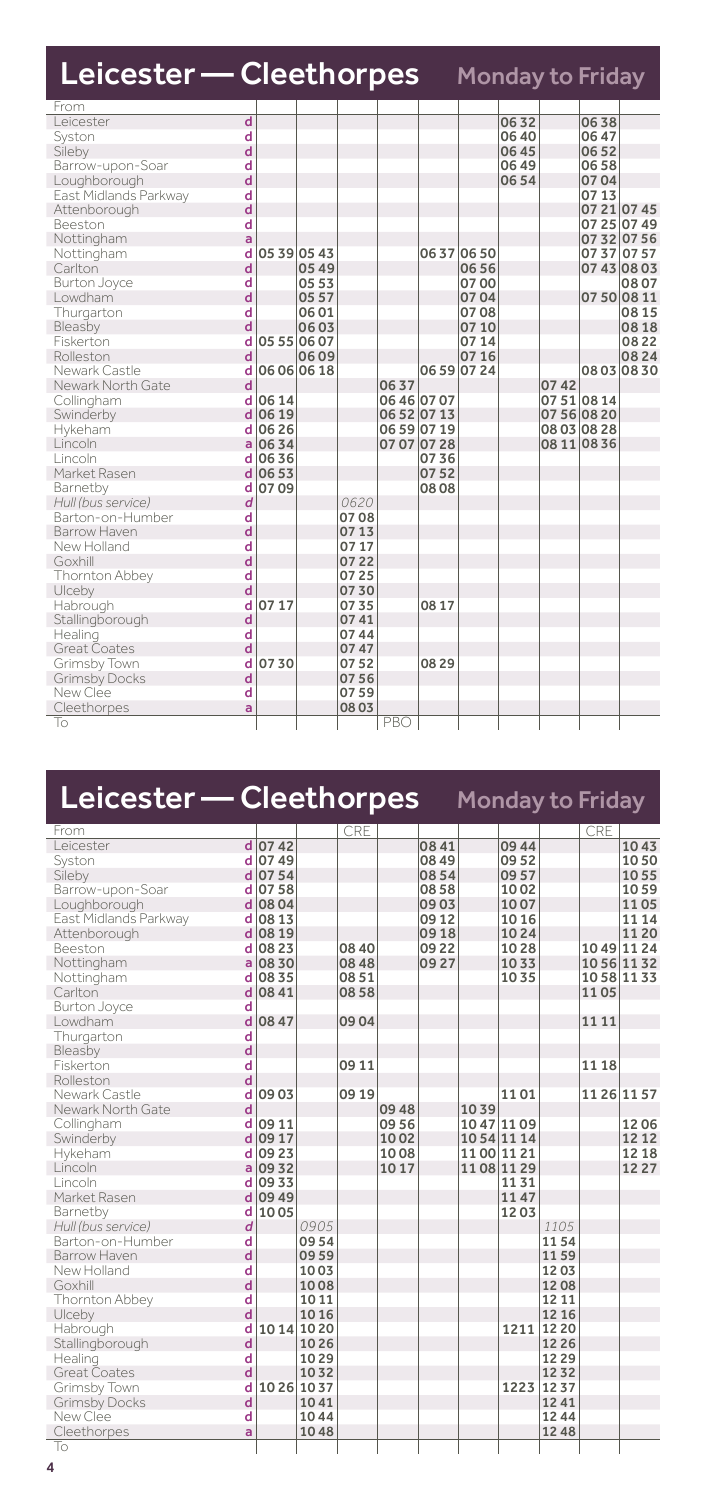| Leicester - Cleethorpes Monday to Friday |   |             |       |             |      |                         |       |       |       |      |             |
|------------------------------------------|---|-------------|-------|-------------|------|-------------------------|-------|-------|-------|------|-------------|
| From                                     |   | CRE         |       |             | CRE  |                         |       |       |       | CRE  |             |
| Leicester                                | d |             | 1143  |             |      | 1243                    |       | 1338  |       |      | 1539        |
| Syston                                   | d |             | 1150  |             |      | 1250                    |       | 1346  |       |      | 1547        |
| Sileby                                   | d |             | 1155  |             |      | 1255                    |       | 1352  |       |      | 1553        |
| Barrow-upon-Soar                         | d |             | 1159  |             |      | 1259                    |       | 1357  |       |      | 1558        |
| Loughborough                             | d |             | 1205  |             |      | 1305                    |       | 1403  |       |      | 1603        |
| East Midlands Parkway                    | d |             | 12 14 |             |      | 13 14                   |       | 14 13 |       |      | 16 13       |
| Attenborough                             | d |             | 1220  |             |      | 13 20                   |       | 14 19 |       |      | 1620        |
| Beeston                                  | d | 1146 1224   |       |             |      | 12 46 13 24 13 47 14 22 |       |       |       |      | 15 46 16 24 |
| Nottingham                               | ă | 1154 1231   |       |             |      | 12 53 13 31 13 55 14 32 |       |       |       |      | 15 53 16 32 |
| Nottingham                               | d | 11 57 12 35 |       |             |      | 12 55 13 34 13 58 14 35 |       |       |       |      | 15 56 16 34 |
| Carlton                                  | d | 1203        |       |             | 1302 |                         | 1404  |       |       | 1603 |             |
| <b>Burton Joyce</b>                      | d | 1207        |       |             |      |                         | 1408  |       |       | 1607 |             |
| Lowdham                                  | d | 12 11       |       |             | 1308 |                         | 14 13 |       |       |      | 16 11 16 45 |
| Thurgarton                               | d | 12 15       |       |             |      |                         |       |       |       |      |             |
| Bleasby                                  | d | 12 18       |       |             | 1314 |                         |       |       |       |      |             |
| Fiskerton                                | d | 1222        |       |             | 1318 |                         | 14 20 |       |       |      | 16 18 16 52 |
| Rolleston                                | d | 1224        |       |             |      |                         |       |       |       |      | 1621 1654   |
| Newark Castle                            | d | 12 31 13 01 |       |             |      | 13 26 13 56 14 28 15 00 |       |       |       |      | 16 27 17 01 |
| Newark North Gate                        | d |             |       |             |      |                         |       |       |       |      |             |
| Collingham                               | d |             | 1309  |             |      | 1404                    |       | 1509  |       |      | 1709        |
| Swinderby                                | d |             | 13 15 |             |      | 14 10                   |       | 15 15 |       |      | 1715        |
| Hykeham                                  | d |             | 1322  |             |      | 14 16                   |       | 1521  |       |      | 1722        |
| Lincoln                                  | a |             | 1330  |             |      | 1425                    |       | 15 30 |       |      | 1731        |
| Lincoln                                  | d |             | 1332  |             |      |                         |       | 1532  |       |      | 1732        |
| Market Rasen                             | d |             | 1348  |             |      |                         |       | 1548  |       |      | 1748        |
| Barnetby                                 | d |             | 1404  |             |      |                         |       | 1605  |       |      | 1804        |
| Hull (bus service)                       | d |             |       | 1305        |      |                         |       |       | 1505  |      |             |
| Barton-on-Humber                         | d |             |       | 1354        |      |                         |       |       | 1554  |      |             |
| Barrow Haven                             | d |             |       | 1359        |      |                         |       |       | 1559  |      |             |
| New Holland                              | d |             |       | 1403        |      |                         |       |       | 1603  |      |             |
| Goxhill                                  | d |             |       | 1408        |      |                         |       |       | 1608  |      |             |
| Thornton Abbey                           | d |             |       | 14 11       |      |                         |       |       | 16 11 |      |             |
| Ulceby                                   | d |             |       | 14 16       |      |                         |       |       | 16 16 |      |             |
| Habrough                                 | d |             |       | 14 12 14 20 |      |                         |       | 16 13 | 1620  |      | 1813        |
| Stallingborough                          | d |             |       | 1426        |      |                         |       |       | 1626  |      |             |
| Healing                                  | d |             |       | 1429        |      |                         |       |       | 1629  |      |             |
| Great Coates                             | d |             |       | 1432        |      |                         |       |       | 1632  |      |             |
| Grimsby Town                             | d |             | 1424  | 1437        |      |                         |       | 1625  | 1637  |      | 1826        |
| <b>Grimsby Docks</b>                     | d |             |       | 1441        |      |                         |       |       | 1641  |      |             |
| New Clee                                 | d |             |       | 1444        |      |                         |       |       | 1644  |      |             |
| Cleethorpes                              | a |             |       | 1448        |      |                         |       |       | 1648  |      |             |
| To                                       |   |             |       |             |      |                         |       |       |       |      |             |

### Leicester - Cleethorpes Monday to Friday

| From                  |                         |          | <b>CRE</b> |      | <b>CRE</b>                    |                   | CRE       |      |                   |       |       |
|-----------------------|-------------------------|----------|------------|------|-------------------------------|-------------------|-----------|------|-------------------|-------|-------|
| Leicester             | d                       |          |            | 1643 |                               | 1743              |           |      | 1944              |       | 2041  |
| Syston                | d                       |          |            | 1650 |                               | 1750              |           |      | 1951              |       | 2048  |
| Sileby                | d                       |          |            | 1655 |                               | 1755              |           |      | 1956              |       | 2053  |
| Barrow-upon-Soar      | d                       |          |            | 1659 |                               | 1759              |           |      | 2000              |       | 2057  |
| Loughborough          | d                       |          |            | 1705 |                               | 1805              |           |      | 2006              |       | 2103  |
| East Midlands Parkway | d                       |          |            | 1714 |                               | 1816              |           |      | 2015              |       | 21 13 |
| Attenborough          | d                       |          |            | 1720 |                               | 1822              |           |      | 2020              |       | 2121  |
| Beeston               | d                       |          |            |      | 16 47 17 24 17 40 18 25 18 38 |                   |           |      | 2024              |       | 2125  |
| Nottingham            | a                       |          |            |      | 16 54 17 31 17 47 18 33 18 47 |                   |           |      | 2030              |       | 2131  |
| Nottingham            | d                       |          |            |      | 16 56 17 35 17 52 18 35 18 51 |                   |           |      | 2032              |       | 2132  |
| Carlton               | d                       |          | 1702       |      |                               | 17 58 18 41 18 57 |           |      | 2038              |       |       |
| <b>Burton Joyce</b>   | d                       |          | 1706       |      | 1802                          |                   | 1901      |      |                   |       | 2140  |
| Lowdham               | d                       |          | 1710       |      |                               | 1807 1847 1905    |           |      | 2044              |       | 2144  |
| Thurgarton            | d                       |          | 1714       |      |                               |                   | 1909      |      |                   |       |       |
| Bleasby               | d                       |          | 17 16      |      | 1812                          |                   | 1912      |      |                   |       | 2149  |
| Fiskerton             | d                       |          |            | 1753 |                               |                   | 1854 1916 |      | 2051              |       | 2153  |
| Rolleston             | d                       |          |            |      |                               |                   | 1918      |      |                   |       | 2156  |
| Newark Castle         | d                       |          |            |      | 17 27 18 04 18 22 19 02 19 27 |                   |           |      | 2100              |       | 2204  |
| Newark North Gate     | d                       |          |            |      |                               |                   |           |      |                   |       |       |
| Collingham            | d                       |          |            | 1812 |                               | 1910              |           |      | 2108              |       | 22 13 |
| Swinderby             | d                       |          |            | 1818 |                               | 1916              |           |      | 2114              |       | 22 19 |
| Hykeham               | d                       |          |            | 1825 |                               | 1922              |           |      | 2120              |       | 22 25 |
| Lincoln               | a                       |          |            | 1834 |                               | 1931              |           |      | 2129              |       | 2234  |
| Lincoln               | d                       |          |            |      |                               | 1932              |           |      | 2130              |       |       |
| Market Rasen          | d                       |          |            |      |                               | 1948              |           |      | 2146              |       |       |
| Barnetby              | d                       |          |            |      |                               | 2004              |           |      | 2202              |       |       |
| Hull (bus service)    | d                       | 1640     |            |      |                               |                   |           | 1925 |                   | 2125  |       |
| Barton-on-Humber      | d                       | 1754     |            |      |                               |                   |           | 2008 |                   | 2205  |       |
| Barrow Haven          | d                       | 1759     |            |      |                               |                   |           | 2013 |                   | 22 10 |       |
| New Holland           | d                       | 1803     |            |      |                               |                   |           | 2017 |                   | 22 14 |       |
| Goxhill               |                         | $d$ 1808 |            |      |                               |                   |           | 2022 |                   | 22 18 |       |
| Thornton Abbey        | d                       | 1811     |            |      |                               |                   |           | 2025 |                   | 2221  |       |
| Ulceby                | $\overline{\mathsf{d}}$ | 1817     |            |      |                               |                   |           | 2030 |                   | 22 26 |       |
| Habrough              | $\mathbf d$             | 1821     |            |      |                               | 2013              |           |      | 2034 2210 2230    |       |       |
| Stallingborough       |                         | $d$ 1827 |            |      |                               |                   |           | 2040 |                   | 2236  |       |
| Healing               | d                       | 1830     |            |      |                               |                   |           | 2043 |                   | 2239  |       |
| <b>Great Coates</b>   |                         | $d$ 1833 |            |      |                               |                   |           | 2046 |                   | 2242  |       |
| Grimsby Town          |                         | d 1838   |            |      |                               | 2026              |           |      | 20 51 22 23 22 47 |       |       |
| <b>Grimsby Docks</b>  |                         | $d$ 1842 |            |      |                               |                   |           | 2055 |                   | 2251  |       |
| New Clee              | d                       | 1845     |            |      |                               |                   |           | 2058 |                   | 2254  |       |
| Cleethorpes           |                         | $a$ 1849 |            |      |                               | 2043              |           |      | 2102 2231 2258    |       |       |
| To                    |                         |          |            |      |                               |                   |           |      |                   |       |       |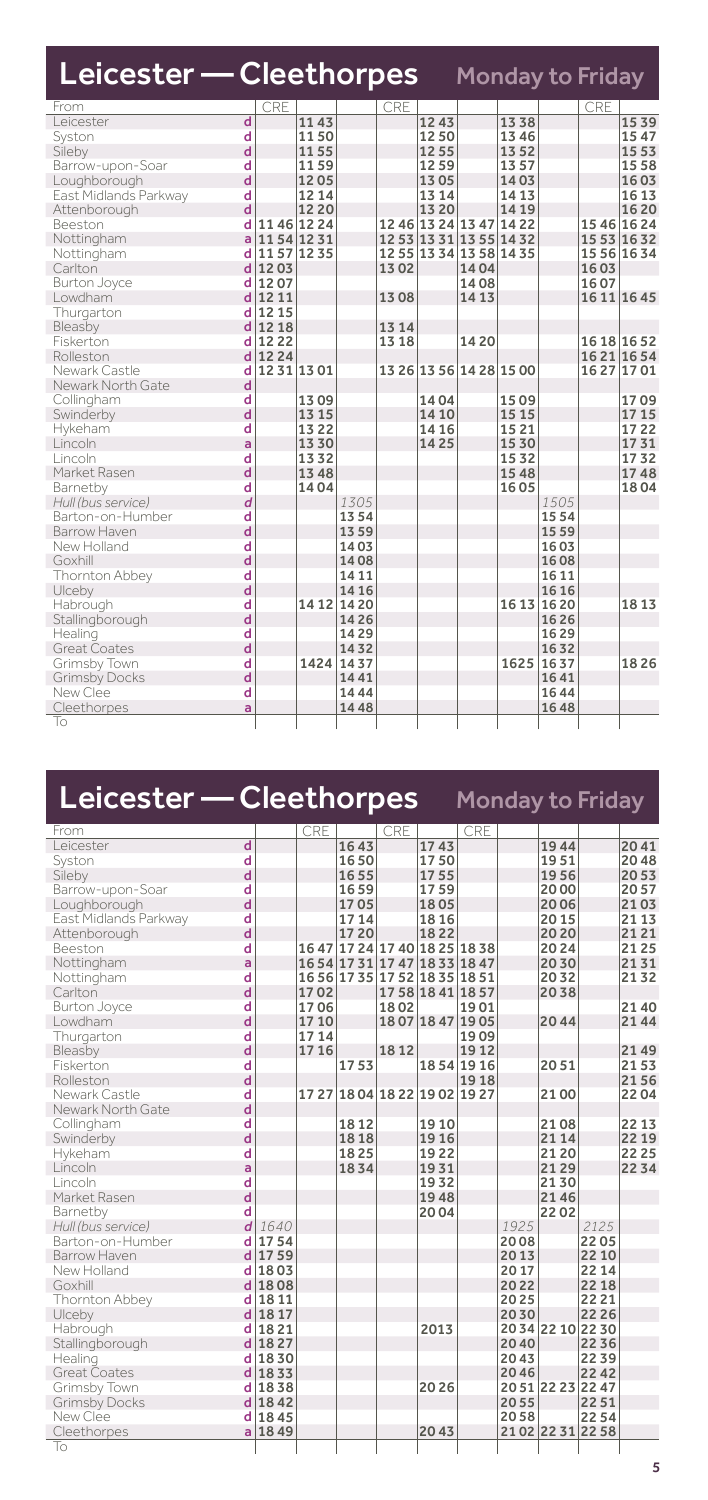| Leicester - Cleethorpes |   |               |                   |       |       | Monday to Friday |  |  |
|-------------------------|---|---------------|-------------------|-------|-------|------------------|--|--|
| From                    |   | PBO STP       |                   |       |       |                  |  |  |
| Leicester               |   | $d$ 2130      |                   |       | 2251  |                  |  |  |
| Syston                  |   | d 2137        |                   |       | 2259  |                  |  |  |
| Sileby                  |   | d 2142        |                   |       | 2304  |                  |  |  |
| Barrow-upon-Soar        |   | $d$ 2146      |                   |       |       |                  |  |  |
| Loughborough            |   | $d$ 2152      |                   |       | 23 10 |                  |  |  |
| East Midlands Parkway   |   | d 22 11       |                   |       | 23 18 |                  |  |  |
| Attenborough            |   | d 22 17       |                   |       | 23 23 |                  |  |  |
| Beeston                 |   | $d$ 22 20     |                   |       | 23 27 |                  |  |  |
| Nottingham              |   | a 22 27 22 07 |                   |       | 2334  |                  |  |  |
| Nottingham              | d |               | 22 15 22 37       |       |       |                  |  |  |
| Carlton                 | d |               | 2243              |       |       |                  |  |  |
| <b>Burton Joyce</b>     | d |               | 22 47             |       |       |                  |  |  |
| Lowdham                 | d |               | 22 26 22 51       |       |       |                  |  |  |
| Thurgarton              | d |               |                   |       |       |                  |  |  |
| Bleasby                 | d |               | 2256              |       |       |                  |  |  |
| Fiskerton               | d |               | 2234 2300         |       |       |                  |  |  |
| Rolleston               | d |               |                   |       |       |                  |  |  |
| Newark Castle           | d |               | 22 43 23 10       |       |       |                  |  |  |
| Newark North Gate       | d |               |                   | 23 15 |       |                  |  |  |
| Collingham              | d |               | 22 52 23 18 23 24 |       |       |                  |  |  |
| Swinderby               | d |               | 22 58 23 23 23 30 |       |       |                  |  |  |
| Hykeham                 | d |               | 23 05 23 30 23 37 |       |       |                  |  |  |
| Lincoln                 | a |               | 23 13 23 39 23 44 |       |       |                  |  |  |
| Lincoln                 | d |               |                   |       |       |                  |  |  |
| Market Rasen            | d |               |                   |       |       |                  |  |  |
| Barnetby                | d |               |                   |       |       |                  |  |  |
| Hull (bus service)      | d |               |                   |       |       |                  |  |  |
| Barton-on-Humber        | d |               |                   |       |       |                  |  |  |
| Barrow Haven            | d |               |                   |       |       |                  |  |  |
| New Holland             | d |               |                   |       |       |                  |  |  |
| Goxhill                 | d |               |                   |       |       |                  |  |  |
| Thornton Abbey          | d |               |                   |       |       |                  |  |  |
| Ulceby                  | d |               |                   |       |       |                  |  |  |
| Habrough                | d |               |                   |       |       |                  |  |  |
| Stallingborough         | d |               |                   |       |       |                  |  |  |
| Healing                 | d |               |                   |       |       |                  |  |  |
| Great Coates            | d |               |                   |       |       |                  |  |  |
| Grimsby Town            | d |               |                   |       |       |                  |  |  |
| Grimsby Docks           | d |               |                   |       |       |                  |  |  |
| New Clee                | d |               |                   |       |       |                  |  |  |
| Cleethorpes             | a |               |                   |       |       |                  |  |  |
| To                      |   |               |                   |       |       |                  |  |  |

## *EASIER FASTER CONTACTLESS*

Travel contactless with digital tickets. Visit **eastmidlandsrailway.co.uk/digital-tickets**

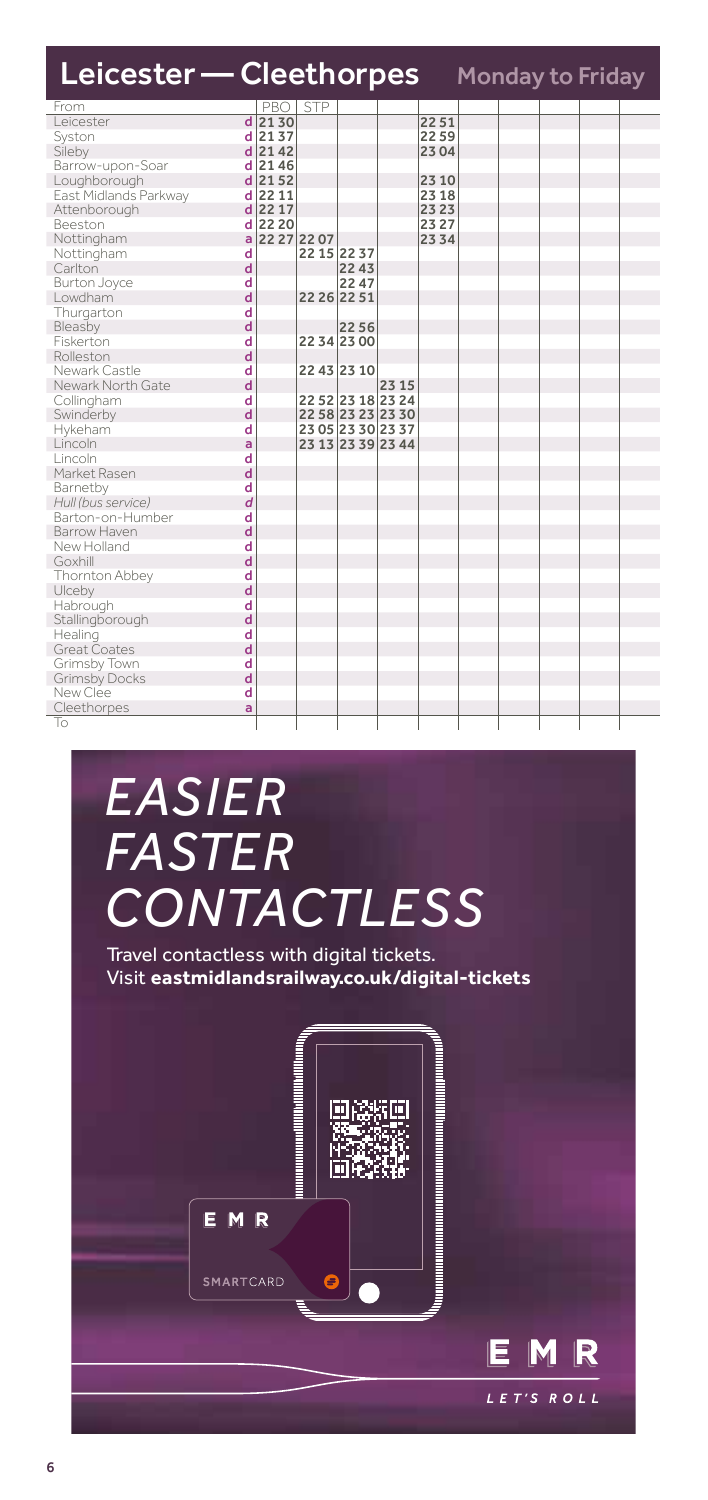| Leicester - Cleethorpes<br>Saturday |   |       |             |                   |      |             |       |             |       |           |            |  |
|-------------------------------------|---|-------|-------------|-------------------|------|-------------|-------|-------------|-------|-----------|------------|--|
| From                                |   |       |             |                   |      |             |       |             |       |           | <b>CRE</b> |  |
| l eicester                          | d |       |             |                   |      |             |       |             | 0643  |           |            |  |
| Syston                              | d |       |             |                   |      |             |       |             | 0650  |           |            |  |
| Sileby                              | d |       |             |                   |      |             |       |             | 06 55 |           |            |  |
| Barrow-upon-Soar                    | d |       |             |                   |      |             |       |             | 06 59 |           |            |  |
| Loughborough                        | d |       |             |                   |      |             |       |             | 07 06 |           |            |  |
| East Midlands Parkway               | d |       |             |                   |      |             |       |             | 07 15 |           |            |  |
| Attenborough                        | d |       |             |                   |      |             |       |             | 0723  |           | 0745       |  |
| Beeston                             | d |       |             |                   |      |             |       |             | 07 27 |           | 0749       |  |
| Nottingham                          | a |       |             |                   |      |             |       |             | 0734  |           | 0756       |  |
| Nottingham                          | d |       | 05 13 05 55 |                   |      |             |       | 06 50 07 36 |       |           | 0758       |  |
| Carlton                             | d |       |             | 0601              |      |             |       | 0656        |       |           | 0804       |  |
| Burton Joyce                        | d |       |             | 0605              |      |             |       | 0700        |       |           | 0808       |  |
| Lowdham                             | d |       |             | 0609              |      |             |       | 0704        |       |           | 08 12      |  |
| Thurgarton                          | d |       |             | 06 13             |      |             |       | 0708        |       |           | 08 16      |  |
| Bleasby                             | d |       |             | 06 16             |      |             |       | 07 10       |       |           | 08 18      |  |
| Fiskerton                           | d |       |             | 06 20             |      |             |       | 07 14 07 52 |       |           | 08 22      |  |
| Rolleston                           | d |       |             | 0622              |      |             |       | 0716        |       |           | 08 24      |  |
| Newark Castle                       | d |       |             | 0535 0630         |      |             |       | 07 24 08 00 |       |           | 0831       |  |
| Newark North Gate                   | d |       |             |                   | 0646 |             |       |             |       | 08 17     |            |  |
| Collingham                          | d |       |             | 05 44 06 38 06 55 |      |             |       |             | 0809  |           |            |  |
| Swinderby                           | d |       |             | 06 42             |      |             |       |             | 08 14 |           |            |  |
| Hykeham                             | d |       |             | 06 50 07 04       |      |             |       |             | 08 21 |           |            |  |
| Lincoln                             | a |       |             | 05 59 06 59 07 12 |      |             |       |             |       | 0830 0838 |            |  |
| Lincoln                             | d | 05 20 |             |                   |      | 0731        |       |             |       | 08 41     |            |  |
| Market Rasen                        | d | 0536  |             |                   |      | 0747        |       |             |       | 0857      |            |  |
| Barnetby                            | d | 0553  |             |                   |      | 0803        |       |             |       | 09 13     |            |  |
| Hull (bus service)                  | d |       |             |                   |      |             | 0705  |             |       |           |            |  |
| Barton-on-Humber                    | d |       |             |                   |      |             | 0745  |             |       |           |            |  |
| Barrow Haven                        | d |       |             |                   |      |             | 0750  |             |       |           |            |  |
| New Holland                         | d |       |             |                   |      |             | 0754  |             |       |           |            |  |
| Goxhill                             | d |       |             |                   |      |             | 0759  |             |       |           |            |  |
| Thornton Abbey                      | d |       |             |                   |      |             | 0803  |             |       |           |            |  |
| Ulceby                              | d |       |             |                   |      |             | 0808  |             |       |           |            |  |
| Habrough                            | d | 0601  |             |                   |      | 08 11 08 14 |       |             |       | 09 21     |            |  |
| Stallingborough                     | d |       |             |                   |      |             | 08 20 |             |       |           |            |  |
| Healing                             | d |       |             |                   |      |             | 0823  |             |       |           |            |  |
| Great Coates                        | d |       |             |                   |      |             | 08 26 |             |       |           |            |  |
| Grimsby Town                        | d | 06 14 |             |                   |      | 08 23 08 31 |       |             |       | 0937      |            |  |
| <b>Grimsby Docks</b>                | d |       |             |                   |      |             | 0836  |             |       |           |            |  |
| New Clee                            | d |       |             |                   |      |             | 0839  |             |       |           |            |  |
| Cleethorpes                         | a | 0621  |             |                   |      |             | 08 43 |             |       | 09 46     |            |  |
| To                                  |   |       |             |                   | PBO  |             |       |             |       |           |            |  |

### Leicester - Cleethorpes Saturday

| From                              |                         | CRE  |             |                   |       |             | <b>CRE</b> |                   | CRE   |      |
|-----------------------------------|-------------------------|------|-------------|-------------------|-------|-------------|------------|-------------------|-------|------|
| Leicester                         | d                       |      | 0843        |                   | 09 43 |             |            | 1042              |       |      |
| Syston                            | d                       |      | 08 50       |                   | 0951  |             |            | 1050              |       |      |
| d<br>Sileby                       |                         |      | 0855        |                   | 09 56 |             |            | 1055              |       |      |
| Barrow-upon-Soar                  | d                       |      | 08 59       |                   | 1000  |             |            | 1059              |       |      |
| Loughborough                      | d                       |      | 0905        |                   | 1005  |             |            | 1104              |       |      |
| East Midlands Parkway             | d                       |      | 09 16       |                   | 1014  |             |            | 11 13             |       |      |
| Attenborough                      | d                       |      | 0922        |                   | 1025  |             |            | 11 19             |       |      |
| Beeston                           | d                       |      | 0850 0926   |                   | 1029  |             |            | 10 47 11 23 11 47 |       |      |
| Nottingham                        | a                       |      | 08 59 09 33 |                   | 1036  |             |            | 10 53 11 35 11 52 |       |      |
| Nottingham                        | d                       |      | 09 01 09 34 |                   | 1038  |             |            | 10 59 11 38 11 55 |       |      |
| d<br>Carlton                      |                         | 0908 |             |                   |       |             | 1105       |                   | 1201  |      |
| <b>Burton Joyce</b>               | d                       |      |             |                   |       |             |            |                   | 1205  |      |
| Lowdham                           | d                       | 0914 |             |                   |       |             | 11 12      |                   | 1209  |      |
| Thurgarton                        | d                       |      |             |                   |       |             |            |                   | 12 13 |      |
| Bleasby                           | $\mathbf d$             |      |             |                   |       |             |            |                   | 12 16 |      |
| Fiskerton                         | d                       | 0921 |             |                   |       |             | 11 19      |                   | 12 20 |      |
| Rolleston                         | d                       |      |             |                   |       |             |            |                   | 1222  |      |
| Newark Castle                     | d                       |      | 09 29 09 57 |                   | 1101  |             |            | 11 27 12 01 12 30 |       |      |
| $\mathsf{d}$<br>Newark North Gate |                         |      |             | 1040              |       |             |            |                   |       | 1235 |
| Collingham                        | d                       |      |             | 1005 1049 1109    |       |             |            | 12 10             |       | 1244 |
| d<br>Swinderby                    |                         |      | 1010        |                   | 11 14 |             |            | 12 15             |       |      |
| Hykeham                           | d                       |      |             | 10 17 10 59 11 21 |       |             |            | 1222              |       | 1253 |
| Lincoln                           | a                       |      |             | 10 26 11 07 11 30 |       |             |            | 1230              |       | 1302 |
| Lincoln                           | $\overline{\mathbf{d}}$ |      |             |                   | 1131  |             |            |                   |       |      |
| Market Rasen                      | d                       |      |             |                   | 1147  |             |            |                   |       |      |
| Barnetby                          | d                       |      |             |                   | 1203  |             |            |                   |       |      |
| Hull (bus service)                | 0905<br>$\overline{d}$  |      |             |                   |       | 1105        |            |                   |       |      |
| Barton-on-Humber                  | d 09 50                 |      |             |                   |       | 1150        |            |                   |       |      |
| Barrow Haven                      | $d$ 09 55               |      |             |                   |       | 1155        |            |                   |       |      |
| New Holland                       | 09 59<br>d              |      |             |                   |       | 1159        |            |                   |       |      |
| Goxhill                           | $d$ 1004                |      |             |                   |       | 1204        |            |                   |       |      |
| Thornton Abbey                    | d 1008                  |      |             |                   |       | 1208        |            |                   |       |      |
| Ulceby                            | 1013<br>d               |      |             |                   |       | 1213        |            |                   |       |      |
| Habrough                          | 1017<br>d               |      |             |                   |       | 12 11 12 17 |            |                   |       |      |
| Stallingborough                   | $d$ 1023                |      |             |                   |       | 1223        |            |                   |       |      |
| Healing                           | d 1026                  |      |             |                   |       | 1226        |            |                   |       |      |
| <b>Great Coates</b>               | $d$ 1029                |      |             |                   |       | 1229        |            |                   |       |      |
| Grimsby Town                      | d 1034                  |      |             |                   |       | 12 25 12 34 |            |                   |       |      |
| Grimsby Docks                     | $d$ 1040                |      |             |                   |       | 1237        |            |                   |       |      |
| New Clee                          | 1043<br>d               |      |             |                   |       | 1240        |            |                   |       |      |
| Cleethorpes                       | a 1048                  |      |             |                   |       | 1244        |            |                   |       |      |
| To                                |                         |      |             |                   |       |             |            |                   |       |      |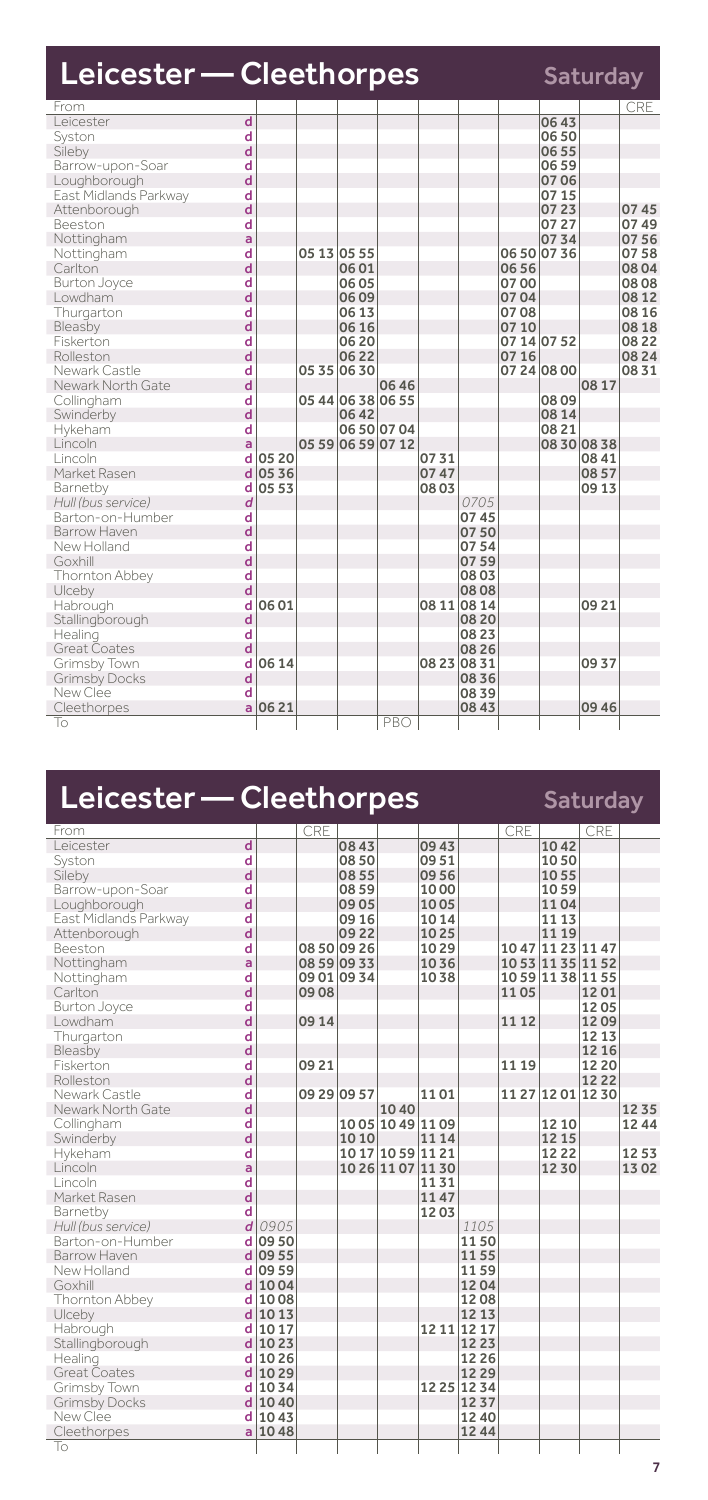| Leicester — Cleethorpes |                |           |             |       |                   |       |      |             |           | Saturday |      |
|-------------------------|----------------|-----------|-------------|-------|-------------------|-------|------|-------------|-----------|----------|------|
| From                    |                |           |             | CRE   |                   | CRE   |      |             |           | CRE      |      |
| Leicester               |                | $d$ 1143  |             |       | 1243              |       |      | 1343        |           |          |      |
| Syston                  | d              | 1150      |             |       | 1250              |       |      | 1350        |           |          |      |
| Sileby                  |                | d 1155    |             |       | 12 55             |       |      | 1355        |           |          |      |
| Barrow-upon-Soar        |                | d 1159    |             |       | 1259              |       |      | 1359        |           |          |      |
| Loughborough            |                | d 1205    |             |       | 1305              |       |      | 1405        |           |          |      |
| East Midlands Parkway   |                | $d$ 12 13 |             |       | 13 13             |       |      | 14 13       |           |          |      |
| Attenborough            | d              | 12 20     |             |       | 13 20             |       |      | 1420        |           |          |      |
| Beeston                 |                | d 12 24   |             |       | 12 47 13 24 13 46 |       |      | 1423        |           | 1546     |      |
| Nottingham              |                | $a$ 12 33 |             |       | 12 53 13 34 13 54 |       |      | 1433        |           | 1554     |      |
| Nottingham              | d              | 1238      |             |       | 12 56 13 38 13 55 |       |      | 1440        |           | 1556     |      |
| Carlton                 | d              |           |             | 1302  |                   | 1402  |      |             |           | 1602     |      |
| <b>Burton Joyce</b>     | d              |           |             |       |                   |       |      |             |           | 1606     |      |
| Lowdham                 | d              |           |             | 1309  |                   | 1408  |      |             |           | 16 10    |      |
| Thurgarton              | d              |           |             |       |                   |       |      |             |           |          |      |
| Bleasby                 | $\overline{d}$ |           |             |       |                   |       |      |             |           |          |      |
| Fiskerton               | d              |           |             | 13 16 |                   | 14 15 |      |             |           | 16 17    |      |
| Rolleston               | d              |           |             |       |                   | 14 19 |      |             |           | 1620     |      |
| Newark Castle           | d              | 1301      |             |       | 1324 14 00 14 26  |       |      | 1503        |           | 1626     |      |
| Newark North Gate       | d              |           |             |       |                   |       | 1452 |             |           |          | 1642 |
| Collingham              | d              | 1309      |             |       | 1409              |       |      | 15 01 15 12 |           |          | 1651 |
| Swinderby               |                | $d$ 13 14 |             |       | 14 14             |       |      | 15 17       |           |          |      |
| Hykeham                 | d              | 1321      |             |       | 1421              |       |      | 1524        |           |          | 1700 |
| Lincoln                 |                | $a$ 13 32 |             |       | 1429              |       |      | 15 17 15 32 |           |          | 1709 |
| Lincoln                 |                | d 1333    |             |       |                   |       |      | 1534        |           |          |      |
| Market Rasen            | d              | 1349      |             |       |                   |       |      | 1549        |           |          |      |
| Barnetby                | d              | 1405      |             |       |                   |       |      | 1605        |           |          |      |
| Hull (bus service)      | d              |           | 1305        |       |                   |       |      |             | 1505      |          |      |
| Barton-on-Humber        | d              |           | 1350        |       |                   |       |      |             | 1550      |          |      |
| Barrow Haven            | d              |           | 1355        |       |                   |       |      |             | 15 55     |          |      |
| New Holland             | d              |           | 1359        |       |                   |       |      |             | 1559      |          |      |
| Goxhill                 | d              |           | 1404        |       |                   |       |      |             | 1604      |          |      |
| Thornton Abbey          | d              |           | 1408        |       |                   |       |      |             | 1608      |          |      |
| Ulceby                  | d              |           | 1413        |       |                   |       |      |             | 16 13     |          |      |
| Habrough                | d              |           | 14 13 14 17 |       |                   |       |      |             | 1614 1617 |          |      |
| Stallingborough         | d              |           | 1423        |       |                   |       |      |             | 1623      |          |      |
| Healing                 | d              |           | 1426        |       |                   |       |      |             | 1626      |          |      |
| Great Coates            | d              |           | 1429        |       |                   |       |      |             | 1629      |          |      |
| Grimsby Town            | d              | 1428 1434 |             |       |                   |       |      | 1628        | 1634      |          |      |
| Grimsby Docks           | d              |           | 1437        |       |                   |       |      |             | 1637      |          |      |
| New Clee                | d              |           | 1440        |       |                   |       |      |             | 1640      |          |      |
| Cleethorpes             | ă              |           | 1444        |       |                   |       |      |             | 1644      |          |      |
| To                      |                |           |             |       |                   |       |      |             |           |          |      |

| Leicester — Cleethorpes |                         |             |      |       |      |             |             |      |             | <b>Saturday</b> |      |
|-------------------------|-------------------------|-------------|------|-------|------|-------------|-------------|------|-------------|-----------------|------|
| From                    |                         |             |      | CRE   |      |             | CRE         |      |             | CRE             |      |
| Leicester               |                         | $d$ 1543    |      |       |      | 1643        |             |      | 1742        |                 |      |
| Syston                  |                         | $d$ 1550    |      |       |      | 1650        |             |      | 1750        |                 |      |
| Sileby                  |                         | $d$ 1555    |      |       |      | 1655        |             |      | 1755        |                 |      |
| Barrow-upon-Soar        |                         | d 15 59     |      |       |      | 1659        |             |      | 1759        |                 |      |
| Loughborough            |                         | $d$ 1605    |      |       |      | 1705        |             |      | 1804        |                 |      |
| East Midlands Parkway   |                         | d 16 14     |      |       |      | 17 15       |             |      | 1813        |                 |      |
| Attenborough            |                         | $d$ 1622    |      |       |      | 1723        |             |      | 1819        |                 |      |
| Beeston                 |                         | $d$ 1626    |      | 1647  |      |             | 17 27 17 48 |      |             | 18 23 18 46     |      |
| Nottingham              |                         | $a$ 1631    |      | 1654  |      |             | 17 33 17 53 |      |             | 1832 1853       |      |
| Nottingham              | d                       | 1633        |      | 1656  |      |             | 1738 1758   |      |             | 1834 1854       |      |
| Carlton                 | $\mathsf{d}$            |             |      | 1702  |      |             | 1804        |      |             | 18 40 19 00     |      |
| <b>Burton Joyce</b>     | d                       |             |      | 1706  |      |             | 1808        |      |             | 1904            |      |
| Lowdham                 |                         | $d$ 1643    |      | 1710  |      |             | 1812        |      |             | 1847 1908       |      |
| Thurgarton              | d                       |             |      | 1714  |      |             |             |      |             | 1912            |      |
| Bleasby                 | d                       |             |      | 17 17 |      |             |             |      |             | 1915            |      |
| Fiskerton               | d                       | 1650        |      |       |      | 1754        |             |      |             | 1853 1919       |      |
| Rolleston               |                         | $d$ 1652    |      |       |      |             |             |      |             | 1921            |      |
| Newark Castle           | d                       | 1700        |      | 1728  |      |             | 1803 1825   |      |             | 1902 1928       |      |
| Newark North Gate       | d                       |             |      |       | 1727 |             |             | 1839 |             |                 |      |
| Collingham              | d                       | 1709        |      |       |      | 17 36 18 11 |             |      | 18 49 19 10 |                 |      |
| Swinderby               |                         | $d$ 1714    |      |       |      | 1816        |             |      | 1915        |                 |      |
| Hykeham                 |                         | d 17 21     |      |       |      | 1745 1823   |             |      | 1858 1922   |                 |      |
| Lincoln                 |                         | 1729        |      |       |      | 17 53 18 32 |             |      | 19 06 19 31 |                 |      |
| Lincoln                 |                         | d 1731      |      |       |      | 1834        |             |      |             |                 |      |
| Market Rasen            |                         | $d$ 1746    |      |       |      | 1850        |             |      |             |                 |      |
| Barnetby                | d                       | 1802        |      |       |      | 1907        |             |      |             |                 |      |
| Hull (bus service)      | d                       |             | 1640 |       |      |             |             |      |             |                 | 1925 |
| Barton-on-Humber        | d                       |             | 1755 |       |      |             |             |      |             |                 | 2001 |
| Barrow Haven            | $\overline{\mathsf{d}}$ |             | 1800 |       |      |             |             |      |             |                 | 2007 |
| New Holland             | d                       |             | 1804 |       |      |             |             |      |             |                 | 2011 |
| Goxhill                 | d                       |             | 1809 |       |      |             |             |      |             |                 | 2016 |
| Thornton Abbey          | d                       |             | 1813 |       |      |             |             |      |             |                 | 2020 |
| Ulceby                  | d                       |             | 1818 |       |      |             |             |      |             |                 | 2025 |
| Habrough                | d                       | 18 11 18 22 |      |       |      | 1916        |             |      |             |                 | 2031 |
| Stallingborough         | d                       |             | 1828 |       |      |             |             |      |             |                 | 2036 |
| Healing                 | d                       |             | 1831 |       |      |             |             |      |             |                 | 2039 |
| <b>Great Coates</b>     | d                       |             | 1834 |       |      |             |             |      |             |                 | 2042 |
| Grimsby Town            | d                       | 1825 1839   |      |       |      | 1930        |             |      |             |                 | 2047 |
| Grimsby Docks           | d                       |             | 1842 |       |      |             |             |      |             |                 | 2050 |
| New Clee                | d                       |             | 1845 |       |      |             |             |      |             |                 | 2053 |
| Cleethorpes             | a                       |             | 1849 |       |      | 1940        |             |      |             |                 | 2057 |
| То                      |                         |             |      |       |      |             |             |      |             |                 |      |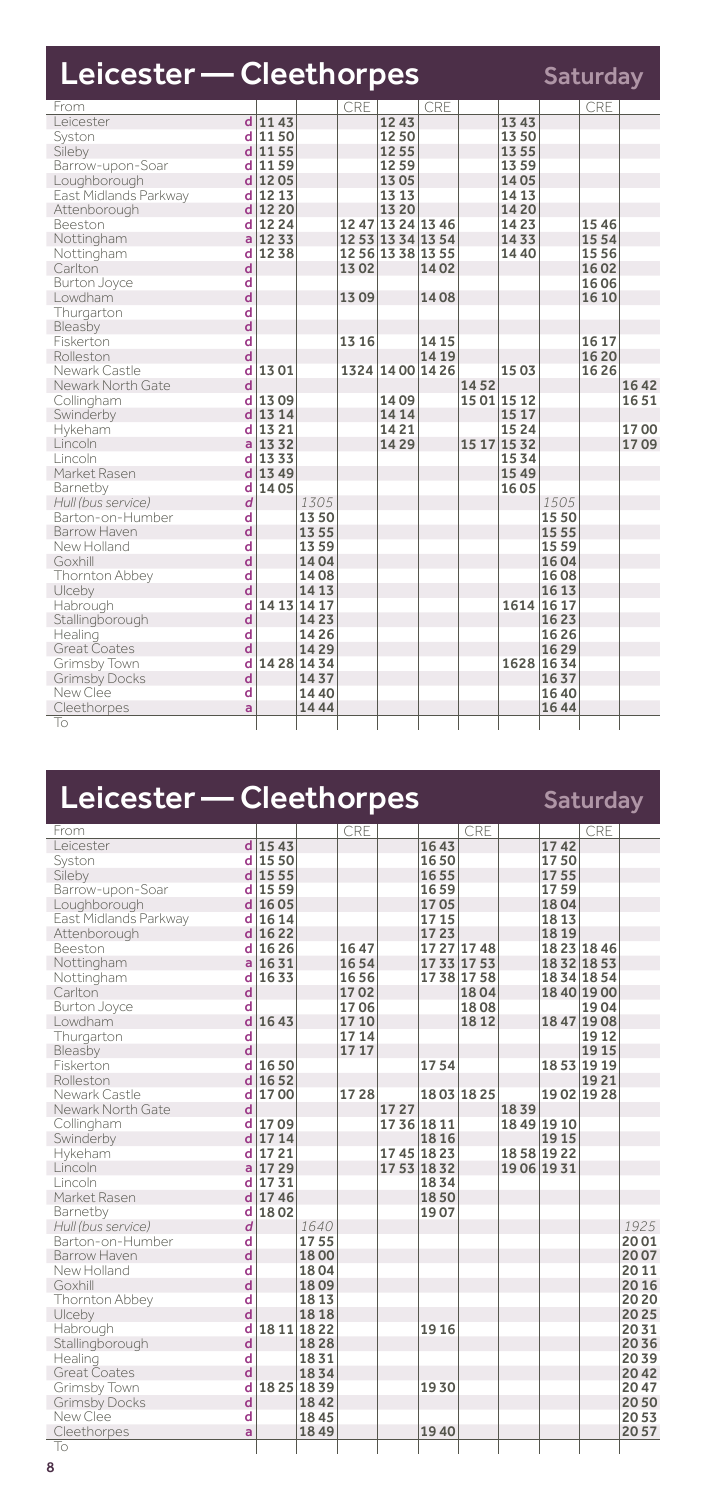| From<br>$\overline{\mathsf{d}}$<br>21432333<br>Leicester<br>1943<br>2043<br>1950<br>2050<br>d<br>2150<br>Syston<br>d<br>1955<br>2055<br>2155<br>Sileby<br>d<br>1959<br>2059<br>2159<br>Barrow-upon-Soar<br>d<br>2005<br>2105<br>2205 2344<br>Loughborough<br>2013<br>21 14<br>East Midlands Parkway<br>d<br>22 14 23 52 |  |
|-------------------------------------------------------------------------------------------------------------------------------------------------------------------------------------------------------------------------------------------------------------------------------------------------------------------------|--|
|                                                                                                                                                                                                                                                                                                                         |  |
|                                                                                                                                                                                                                                                                                                                         |  |
|                                                                                                                                                                                                                                                                                                                         |  |
|                                                                                                                                                                                                                                                                                                                         |  |
|                                                                                                                                                                                                                                                                                                                         |  |
|                                                                                                                                                                                                                                                                                                                         |  |
|                                                                                                                                                                                                                                                                                                                         |  |
| d<br>2019<br>2120<br>22 20 23 57<br>Attenborough                                                                                                                                                                                                                                                                        |  |
| 2124<br>d<br>2023<br>22 24 00 02<br>Beeston<br>2130<br>a<br>2029<br>2230 00 08                                                                                                                                                                                                                                          |  |
| Nottingham<br>2132                                                                                                                                                                                                                                                                                                      |  |
| 2031<br>d<br>Nottingham<br>d<br>Carlton<br>2037                                                                                                                                                                                                                                                                         |  |
| 2139<br>2143<br>d                                                                                                                                                                                                                                                                                                       |  |
| Burton Joyce<br>d<br>2148<br>Lowdham<br>2043                                                                                                                                                                                                                                                                            |  |
| d<br>Thurgarton                                                                                                                                                                                                                                                                                                         |  |
| d<br>2153                                                                                                                                                                                                                                                                                                               |  |
| Bleasby<br>2157<br>Fiskerton<br>d<br>2050                                                                                                                                                                                                                                                                               |  |
| d<br>Rolleston                                                                                                                                                                                                                                                                                                          |  |
| Newark Castle<br>d<br>2206<br>2057                                                                                                                                                                                                                                                                                      |  |
| d<br>Newark North Gate<br>1944<br>22 11                                                                                                                                                                                                                                                                                 |  |
| 1953 2106<br>22 14 22 20<br>d<br>Collingham                                                                                                                                                                                                                                                                             |  |
| d<br>2111<br>22 26<br>Swinderby                                                                                                                                                                                                                                                                                         |  |
| 20032118<br>Hykeham<br>2233<br>d                                                                                                                                                                                                                                                                                        |  |
| 22 29 22 40<br>Lincoln<br>2010 2127<br>ă                                                                                                                                                                                                                                                                                |  |
| Lincoln<br>d                                                                                                                                                                                                                                                                                                            |  |
| d<br>Market Rasen                                                                                                                                                                                                                                                                                                       |  |
| d<br>Barnetby                                                                                                                                                                                                                                                                                                           |  |
| d<br>Hull (bus service)<br>2125                                                                                                                                                                                                                                                                                         |  |
| Barton-on-Humber<br>d<br>2202                                                                                                                                                                                                                                                                                           |  |
| d<br>Barrow Haven<br>2207                                                                                                                                                                                                                                                                                               |  |
| d<br>New Holland<br>22 11                                                                                                                                                                                                                                                                                               |  |
| d<br>22 16<br>Goxhill                                                                                                                                                                                                                                                                                                   |  |
| 22 20<br>Thornton Abbey<br>d                                                                                                                                                                                                                                                                                            |  |
| d<br>Ulceby<br>22 25                                                                                                                                                                                                                                                                                                    |  |
| d<br>Habrough<br>2230                                                                                                                                                                                                                                                                                                   |  |
| d<br>Stallingborough<br>22 35                                                                                                                                                                                                                                                                                           |  |
| d<br>2238<br>Healing                                                                                                                                                                                                                                                                                                    |  |
| d<br>Great Coates<br>2241                                                                                                                                                                                                                                                                                               |  |
| Grimsby Town<br>d<br>22 46                                                                                                                                                                                                                                                                                              |  |
| d<br><b>Grimsby Docks</b><br>22 49                                                                                                                                                                                                                                                                                      |  |
| New Clee<br>d<br>2252                                                                                                                                                                                                                                                                                                   |  |
| 2256<br>Cleethorpes<br>a                                                                                                                                                                                                                                                                                                |  |
| To                                                                                                                                                                                                                                                                                                                      |  |

# *GREAT DAYS OUT BEGIN ON THE TRAIN*

Book tickets on our app or visit **eastmidlandsrailway.co.uk**



E M

LET'S ROLL

R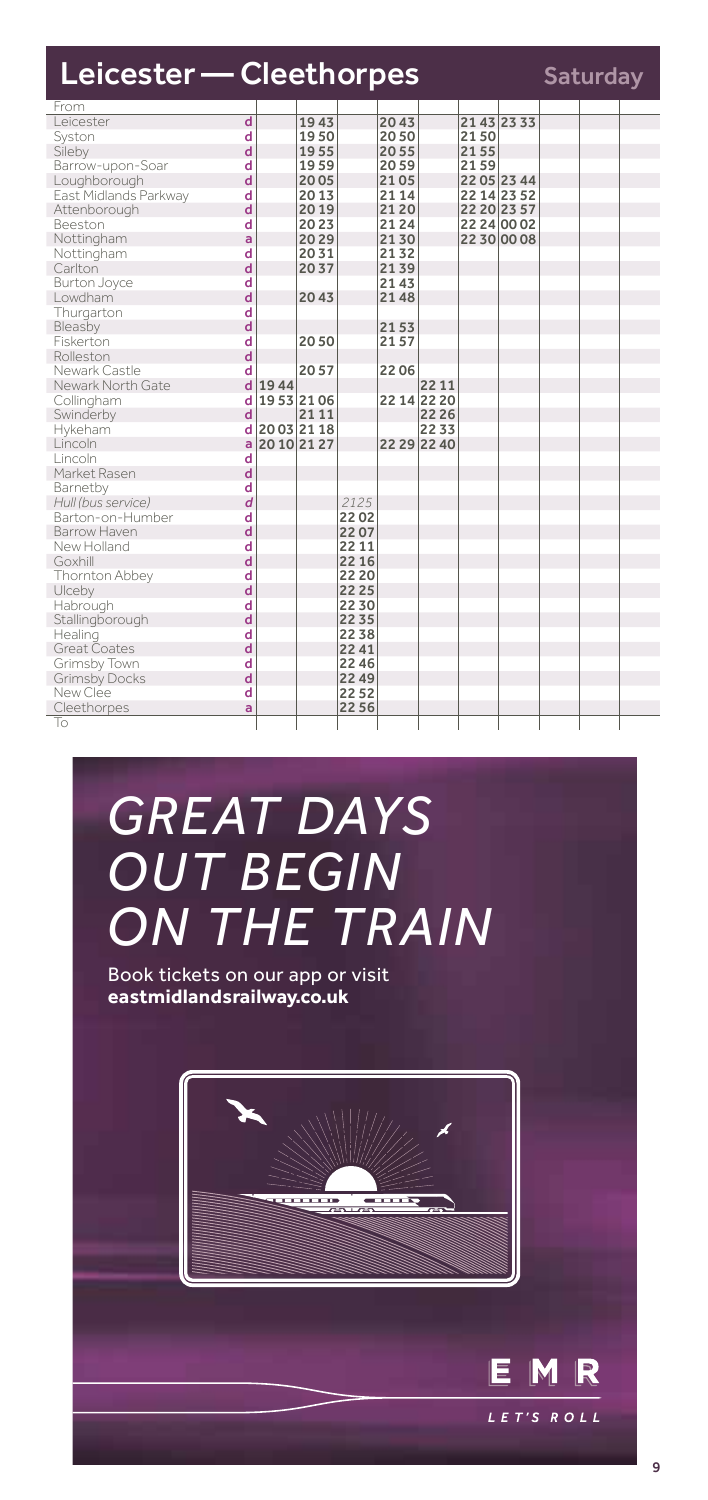| Leicester – Cleethorpes              |               |             |       |           |      |                         |             |       | Sunday |             |
|--------------------------------------|---------------|-------------|-------|-----------|------|-------------------------|-------------|-------|--------|-------------|
| From                                 |               |             |       |           |      |                         |             |       |        |             |
| $\overline{\mathsf{d}}$<br>Leicester |               |             |       |           |      |                         |             |       |        |             |
| d<br>Syston                          |               |             |       |           |      |                         |             |       |        |             |
| d<br>Sileby                          |               |             |       |           |      |                         |             |       |        |             |
| Barrow-upon-Soar<br>d                |               |             |       |           |      |                         |             |       |        |             |
| d<br>Loughborough                    |               |             |       |           |      |                         |             |       |        |             |
| East Midlands Parkway<br>d           |               |             |       |           |      |                         |             |       |        |             |
| d<br>Attenborough                    |               |             |       |           |      |                         |             |       |        |             |
| <b>Beeston</b><br>d                  |               |             |       |           |      |                         |             |       |        |             |
| Nottingham<br>a                      |               |             |       |           |      |                         |             |       |        |             |
| d<br>Nottingham                      |               | 0933        |       | 1024      |      |                         | 1125 1227   |       |        | 1337        |
| d<br>Carlton                         |               | 0939        |       |           |      | 1131                    |             |       |        |             |
| d<br>Burton Joyce                    |               | 0943        |       |           |      | 1135                    |             |       |        |             |
| d<br>Lowdham                         |               | 0948        |       | 1035      |      |                         | 1140 1238   |       |        | 1348        |
| Thurgarton<br>d                      |               | 0952        |       |           |      | 1144                    |             |       |        |             |
| d<br>Bleasby                         |               | 0955        |       |           |      | 1147                    |             |       |        |             |
| Fiskerton<br>d                       |               | 0959        |       |           |      | 1151                    |             |       |        |             |
| d<br>Rolleston                       |               | 1001        |       |           |      | 1153                    |             |       |        |             |
| Newark Castle<br>d                   |               | 1009        |       | 1048      |      |                         | 1201 1251   |       |        | 14.01       |
| Newark North Gate                    | $d$ 09 15     |             |       |           | 1140 |                         |             |       | 1335   |             |
| Collingham                           | d 09 24 10 19 |             |       |           |      | 10 56 11 49 12 10 12 59 |             |       |        | 13 44 14 10 |
| Swinderby                            | d 09 30 10 24 |             |       |           |      | 1215                    |             |       |        |             |
| Hykeham                              | 09 37 10 31   |             |       | 1105      |      |                         | 12 22 13 08 |       |        | 14 18       |
| Lincoln<br>a                         |               | 09 38 10 40 |       |           |      | 11 14 12 04 12 32 13 17 |             |       |        | 1401 1427   |
| Lincoln<br>d                         |               |             |       | 11 15     |      |                         |             |       |        |             |
| d<br>Market Rasen                    |               |             |       | 1131      |      |                         |             |       |        |             |
| d<br>Barnetby                        |               |             |       | 1147      |      |                         |             |       |        |             |
| d<br>Hull (bus service)              |               |             |       |           |      |                         |             |       |        |             |
| Barton-on-Humber<br>d                |               |             | 11 10 |           |      |                         |             | 1406  |        |             |
| d<br><b>Barrow Haven</b>             |               |             | 11 15 |           |      |                         |             | 14 11 |        |             |
| d<br>New Holland                     |               |             | 11 19 |           |      |                         |             | 14 15 |        |             |
| d<br>Goxhill                         |               |             | 1123  |           |      |                         |             | 14 19 |        |             |
| Thornton Abbey<br>d                  |               |             | 11 26 |           |      |                         |             | 1422  |        |             |
| d<br>Ulceby                          |               |             | 1130  |           |      |                         |             | 1426  |        |             |
| d<br>Habrough                        |               |             |       | 1134 1155 |      |                         |             | 1430  |        |             |
| d<br>Stallingborough                 |               |             | 1140  |           |      |                         |             | 1436  |        |             |
| Healing<br>d                         |               |             | 1143  |           |      |                         |             | 1439  |        |             |
| d<br>Great Coates                    |               |             | 1146  |           |      |                         |             | 1442  |        |             |
| Grimsby Town<br>d                    |               |             |       | 1151 1209 |      |                         |             | 1447  |        |             |
| d<br><b>Grimsby Docks</b>            |               |             | 1154  |           |      |                         |             | 1450  |        |             |
| New Clee<br>d                        |               |             | 1157  |           |      |                         |             | 1453  |        |             |
| Cleethorpes<br>ă                     |               |             |       | 1201 1219 |      |                         |             | 1457  |        |             |
| To                                   |               |             |       |           |      |                         |             |       |        |             |

| Leicester - Cleethorpes |   |             |      |       |             |      |                               |      |             | <b>Sunday</b> |      |
|-------------------------|---|-------------|------|-------|-------------|------|-------------------------------|------|-------------|---------------|------|
| From                    |   |             |      |       |             |      |                               |      |             |               |      |
| Leicester               | d |             |      |       |             |      |                               |      |             |               |      |
| Syston                  | d |             |      |       |             |      |                               |      |             |               |      |
| Sileby                  | d |             |      |       |             |      |                               |      |             |               |      |
| Barrow-upon-Soar        | d |             |      |       |             |      |                               |      |             |               |      |
| Loughborough            | d |             |      |       |             |      |                               |      |             |               |      |
| East Midlands Parkway   | d |             |      |       |             |      |                               |      |             |               |      |
| Attenborough            | d |             |      |       |             |      |                               |      |             |               |      |
| Beeston                 | d |             |      |       |             |      |                               |      |             |               |      |
| Nottingham              | a |             |      |       |             |      |                               |      |             |               |      |
| Nottingham              | d |             | 1427 |       | 1536        |      | 1628                          |      | 1727        |               | 1853 |
| Carlton                 | d |             | 1433 |       |             |      |                               |      | 1733        |               |      |
| <b>Burton Joyce</b>     | d |             | 1437 |       |             |      |                               |      | 1737        |               |      |
| Lowdham                 | d |             | 1442 |       | 1547        |      | 1639                          |      | 1742        |               | 1904 |
| Thurgarton              | d |             | 1446 |       |             |      |                               |      | 1746        |               |      |
| Bleasby                 | d |             | 1449 |       |             |      |                               |      | 1748        |               |      |
| Fiskerton               | d |             | 1453 |       |             |      |                               |      | 1752        |               |      |
| Rolleston               | d |             | 1455 |       |             |      |                               |      | 1755        |               |      |
| Newark Castle           | d |             | 1503 |       | 1601        |      | 1652                          |      | 1803        |               | 1917 |
| Newark North Gate       | d | 1455        |      |       |             | 1644 |                               | 1755 |             |               |      |
| Collingham              | d | 15 04 15 12 |      |       |             |      | 16 10 16 53 17 01 18 04 18 11 |      |             |               | 1926 |
| Swinderby               | d |             | 1517 |       |             |      | 1658 1706                     |      | 1817        |               | 1931 |
| Hykeham                 | d |             | 1524 |       |             |      | 1705 1713                     |      | 1824        |               | 1938 |
| Lincoln                 | a | 15 20 15 34 |      |       |             |      | 16 26 17 15 17 23 1820 18 34  |      |             |               | 1947 |
| Lincoln                 | d |             |      |       | 1638        |      |                               |      | 1836        |               |      |
| Market Rasen            | d |             |      |       | 1654        |      |                               |      | 1852        |               |      |
| Barnetby                | d |             |      |       | 1710        |      |                               |      | 1908        |               |      |
| Hull (bus service)      | d |             |      |       |             |      |                               |      |             |               |      |
| Barton-on-Humber        | d |             |      | 16 11 |             |      |                               |      |             | 1906          |      |
| Barrow Haven            | d |             |      | 16 16 |             |      |                               |      |             | 1911          |      |
| New Holland             | d |             |      | 1620  |             |      |                               |      |             | 1915          |      |
| Goxhill                 | d |             |      | 1624  |             |      |                               |      |             | 1919          |      |
| Thornton Abbey          | d |             |      | 1627  |             |      |                               |      |             | 1922          |      |
| Ulceby                  | d |             |      | 1631  |             |      |                               |      |             | 1926          |      |
| Habrough                | d |             |      |       | 1635 1719   |      |                               |      | 19 16 19 30 |               |      |
| Stallingborough         | d |             |      | 1641  |             |      |                               |      |             | 1936          |      |
| Healing                 | d |             |      | 1644  |             |      |                               |      |             | 1939          |      |
| <b>Great Coates</b>     | d |             |      | 1647  |             |      |                               |      |             | 1942          |      |
| Grimsby Town            | d |             |      |       | 16 52 17 33 |      |                               |      |             | 19 30 19 47   |      |
| <b>Grimsby Docks</b>    | d |             |      | 1655  |             |      |                               |      |             | 1950          |      |
| New Clee                | d |             |      | 1658  |             |      |                               |      |             | 1953          |      |
| Cleethorpes             | a |             |      |       | 1702 1742   |      |                               |      | 19 42 19 57 |               |      |
| To                      |   |             |      |       |             |      |                               |      |             |               |      |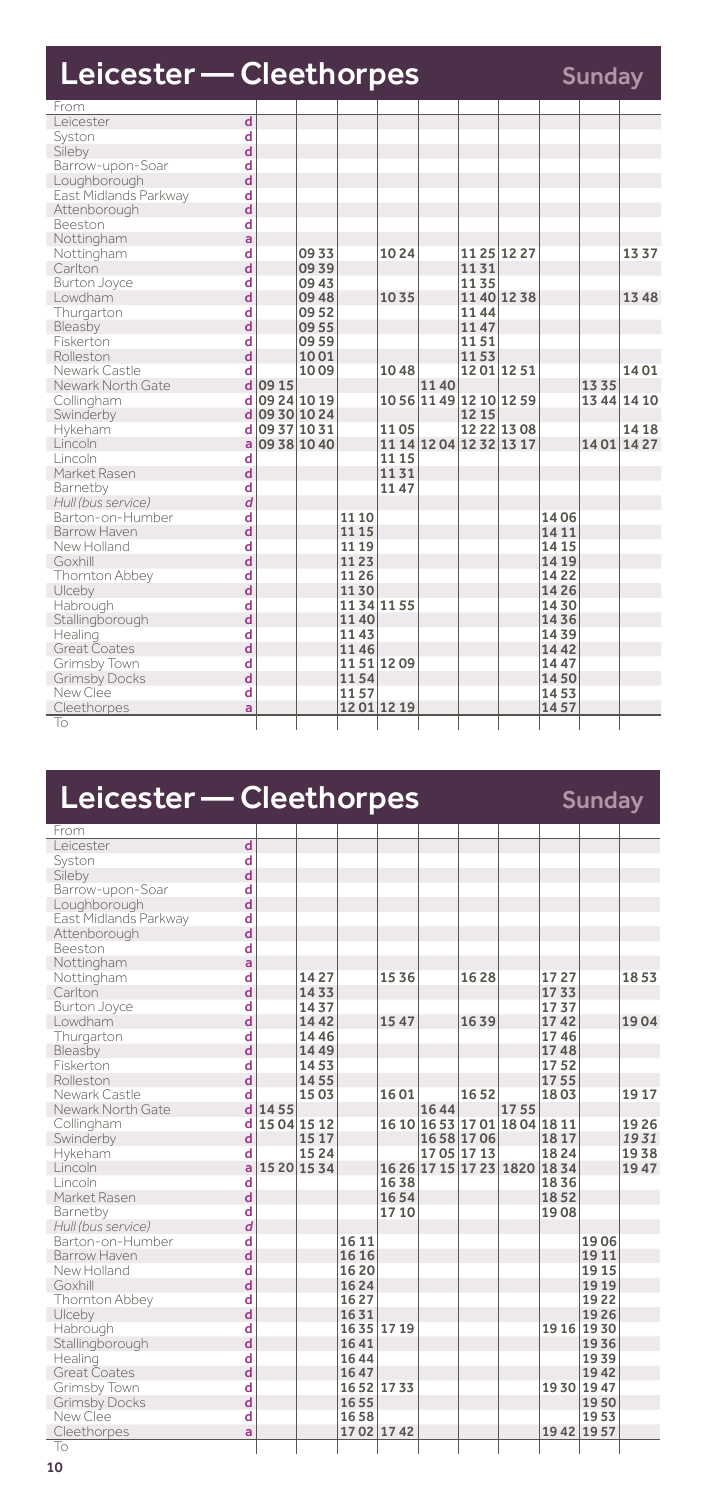| Leicester - Cleethorpes |   | <b>Sunday</b> |      |                                           |       |                         |             |       |  |  |
|-------------------------|---|---------------|------|-------------------------------------------|-------|-------------------------|-------------|-------|--|--|
| From                    |   |               |      |                                           |       |                         |             |       |  |  |
| I eicester              | d |               |      |                                           |       |                         |             |       |  |  |
| Syston                  | d |               |      |                                           |       |                         |             |       |  |  |
| Sileby                  | d |               |      |                                           |       |                         |             |       |  |  |
| Barrow-upon-Soar        | d |               |      |                                           |       |                         |             |       |  |  |
| Loughborough            | d |               |      |                                           |       |                         |             |       |  |  |
| East Midlands Parkway   | d |               |      |                                           |       |                         |             |       |  |  |
| Attenborough            | d |               |      |                                           |       |                         |             |       |  |  |
| Beeston                 | d |               |      |                                           |       |                         |             |       |  |  |
| Nottingham              | a |               |      |                                           |       |                         |             |       |  |  |
| Nottingham              | d |               | 1930 |                                           | 2027  |                         | 2230        |       |  |  |
| Carlton                 | d |               |      |                                           |       |                         | 2236        |       |  |  |
| Burton Joyce            | d |               |      |                                           |       |                         | 2240        |       |  |  |
| Lowdham                 | d |               | 1941 |                                           | 2038  |                         | 2245        |       |  |  |
| Thurgarton              | d |               |      |                                           |       |                         | 2249        |       |  |  |
| Bleasby                 | d |               |      |                                           |       |                         | 2252        |       |  |  |
| Fiskerton               | d |               |      |                                           |       |                         | 2256        |       |  |  |
| Rolleston               | d |               |      |                                           |       |                         | 2258        |       |  |  |
| Newark Castle           | d |               | 1955 |                                           | 2051  |                         | 2306        |       |  |  |
| Newark North Gate       | d | 1945          |      | 2028                                      |       | 22 10                   |             | 23 21 |  |  |
| Collingham              | d |               | 2004 |                                           |       | 21 00 22 19 23 15 23 30 |             |       |  |  |
| Swinderby               | d |               | 2009 |                                           | 2105  |                         | 23 19 23 36 |       |  |  |
| Hykeham                 | d |               | 2016 |                                           | 21 12 |                         | 23 26 23 43 |       |  |  |
| Lincoln                 | a |               |      | 20 07 20 25 20 51 21 23 22 36 23 38 23 51 |       |                         |             |       |  |  |
| Lincoln                 | d |               |      |                                           |       |                         |             |       |  |  |
| Market Rasen            | d |               |      |                                           |       |                         |             |       |  |  |
| Barnetby                | d |               |      |                                           |       |                         |             |       |  |  |
| Hull (bus service)      | d |               |      |                                           |       |                         |             |       |  |  |
| Barton-on-Humber        | d |               |      |                                           |       |                         |             |       |  |  |
| Barrow Haven            | d |               |      |                                           |       |                         |             |       |  |  |
| New Holland             | d |               |      |                                           |       |                         |             |       |  |  |
| Goxhill                 | d |               |      |                                           |       |                         |             |       |  |  |
| Thornton Abbey          | d |               |      |                                           |       |                         |             |       |  |  |
| Ulceby                  | d |               |      |                                           |       |                         |             |       |  |  |
| Habrough                | d |               |      |                                           |       |                         |             |       |  |  |
| Stallingborough         | d |               |      |                                           |       |                         |             |       |  |  |
| Healing                 | d |               |      |                                           |       |                         |             |       |  |  |
| Great Coates            | d |               |      |                                           |       |                         |             |       |  |  |
| Grimsby Town            | d |               |      |                                           |       |                         |             |       |  |  |
| <b>Grimsby Docks</b>    | d |               |      |                                           |       |                         |             |       |  |  |
| New Clee                | d |               |      |                                           |       |                         |             |       |  |  |
| Cleethorpes             | a |               |      |                                           |       |                         |             |       |  |  |
| To                      |   |               |      |                                           |       |                         |             |       |  |  |

# *PLAN AHEAD, FIND A QUIETER TIME TO TRAVEL*

Use our seat finder on our app or visit **eastmidlandsrailway.co.uk/seatfinder**



E

R M  $IFT'S$  ROIL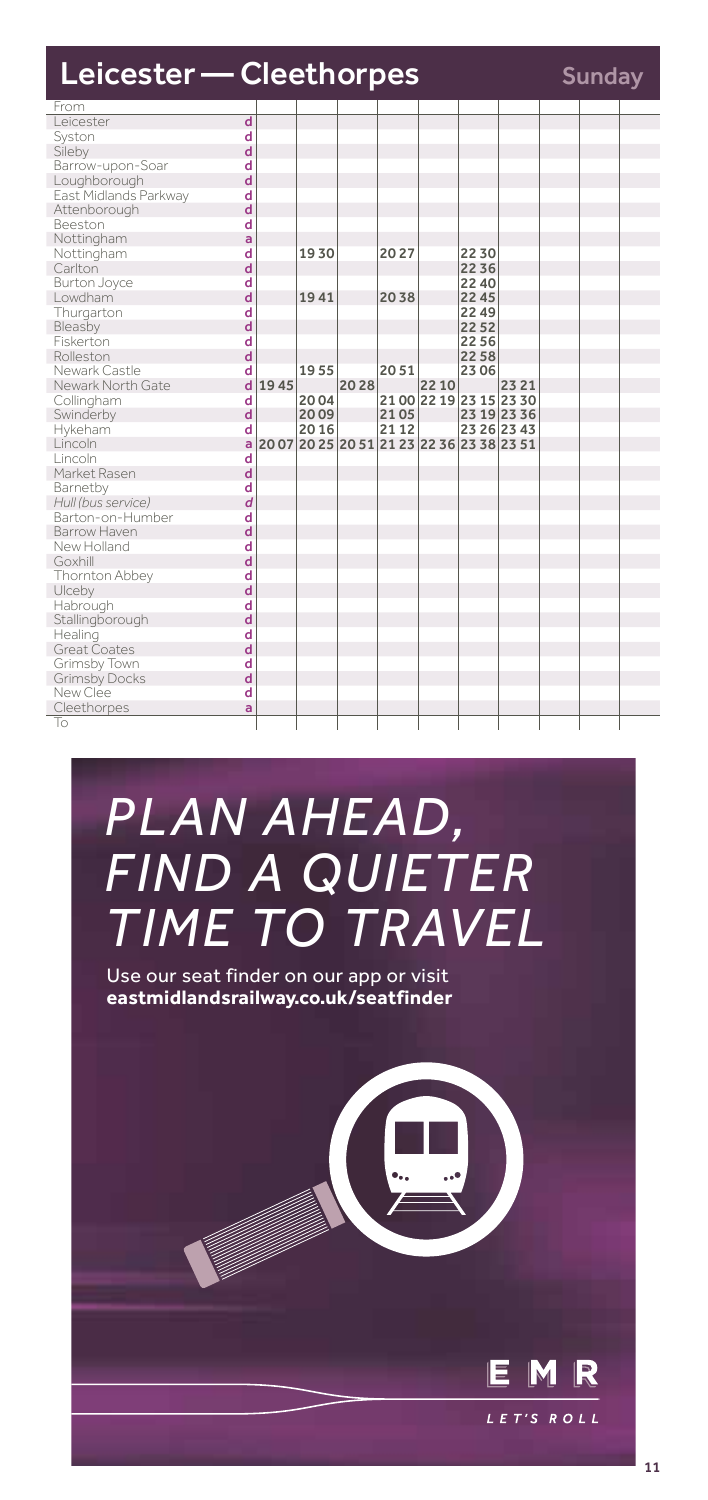| <b>Cleethorpes — Leicester</b> |   |       |       |      |       |       | <b>Monday to Friday</b> |      |                   |             |           |
|--------------------------------|---|-------|-------|------|-------|-------|-------------------------|------|-------------------|-------------|-----------|
| From                           |   |       |       |      |       |       |                         |      |                   |             |           |
| Cleethorpes                    | d |       |       |      |       |       |                         |      |                   |             | 0550 0610 |
| New Clee                       | d |       |       |      |       |       |                         |      |                   |             | 0613      |
| <b>Grimsby Docks</b>           | d |       |       |      |       |       |                         |      |                   |             | 0616      |
| Grimsby Town                   | d |       |       |      |       |       |                         |      |                   | 0558        | 06 20     |
| Great Coates                   | d |       |       |      |       |       |                         |      |                   |             | 0624      |
| Healing                        | d |       |       |      |       |       |                         |      |                   |             | 0627      |
| Stallingborough                | d |       |       |      |       |       |                         |      |                   |             | 0630      |
| Habrough                       | d |       |       |      |       |       |                         |      |                   |             | 0608 0636 |
| Ulceby                         | d |       |       |      |       |       |                         |      |                   |             | 0640      |
| Thornton Abbey                 | d |       |       |      |       |       |                         |      |                   |             | 0645      |
| Goxhill                        | d |       |       |      |       |       |                         |      |                   |             | 0648      |
| New Holland                    | d |       |       |      |       |       |                         |      |                   |             | 0653      |
| Barrow Haven                   | d |       |       |      |       |       |                         |      |                   |             | 0656      |
| Barton-on-Humber               | a |       |       |      |       |       |                         |      |                   |             | 0703      |
| Hull (bus service)             | d |       |       |      |       |       |                         |      |                   |             |           |
| Barnetby                       | d |       |       |      |       |       |                         |      |                   | 06 16       |           |
| Market Rasen                   | d |       |       |      |       |       |                         |      |                   | 0632        |           |
| Lincoln                        | a |       |       |      |       |       |                         |      |                   | 0651        |           |
| Lincoln                        | d |       | 05 16 |      | 06 00 |       | 06 14                   |      |                   | 06 40 06 52 |           |
| Hykeham                        | d |       | 05 24 |      | 0608  |       | 0622                    |      |                   | 06 48 07 00 |           |
| Swinderby                      | d |       | 0530  |      | 06 14 |       |                         |      |                   | 06 55 07 06 |           |
| Collingham                     | d |       | 0535  |      | 06 19 |       | 0632                    |      |                   | 07 01 07 11 |           |
| Newark North Gate              | a |       | 0548  |      | 06 29 |       |                         |      |                   | 0721        |           |
| Newark Castle                  | d |       | 0558  |      |       |       | 06 27 06 42             |      | 0714              |             |           |
| Rolleston                      | d |       | 06 05 |      |       | 0633  |                         |      |                   |             |           |
| Fiskerton                      | d |       | 0607  |      |       |       | 0635 0650               |      |                   |             |           |
| Bleasby                        | d |       | 06 11 |      |       | 0639  |                         |      |                   |             |           |
| Thurgarton                     | d |       | 0614  |      |       | 0642  |                         |      | 0726              |             |           |
| Lowdham                        | d |       | 06 18 |      |       | 06 45 |                         |      |                   |             |           |
| Burton Joyce                   | d |       | 0623  |      |       | 0650  |                         |      |                   |             |           |
| Carlton                        | d |       | 0627  |      |       | 0653  |                         |      |                   |             |           |
| Nottingham                     | a |       | 0634  |      |       |       | 07 01 07 06             |      | 0739              |             |           |
| Nottingham                     | d | 0531  |       |      |       |       | 07 16 07 12 07 27 07 49 |      |                   |             |           |
| Beeston                        | d |       |       |      |       |       | 07 23 07 18 07 33       |      |                   |             |           |
| Attenborough                   | d |       |       |      |       |       |                         | 0737 |                   |             |           |
| East Midlands Parkway          | d | 05 42 |       |      |       |       |                         |      | 07 26 07 44 07 59 |             |           |
| Loughborough                   | d | 0551  |       | 0659 |       |       |                         | 0753 |                   |             |           |
| Barrow-upon-Soar               | d | 05 56 |       | 0704 |       |       |                         | 0759 |                   |             |           |
| Sileby                         | d | 06 00 |       | 0708 |       |       |                         | 0803 |                   |             |           |
| Syston                         | d | 0605  |       | 0714 |       |       |                         | 0808 |                   |             |           |
| Leicester                      | a | 06 14 |       | 0723 |       |       |                         |      | 07 40 08 17 08 12 |             |           |
| To                             |   |       |       |      |       |       | CRE STP                 |      | <b>STP</b>        |             | CRE       |

| Cleethorpes — Leicester         |        |             |       |             |       |                   |                            |             |                | <b>Monday to Friday</b> |      |             |
|---------------------------------|--------|-------------|-------|-------------|-------|-------------------|----------------------------|-------------|----------------|-------------------------|------|-------------|
| From                            |        |             |       |             |       |                   |                            |             |                |                         | PBO  |             |
| Cleethorpes                     | d      |             |       |             |       |                   |                            |             |                | 0856                    |      |             |
| New Clee                        | d      |             |       |             |       |                   |                            |             |                | 0859                    |      |             |
| <b>Grimsby Docks</b>            | d      |             |       |             |       |                   |                            |             |                | 0902                    |      |             |
| Grimsby Town                    | d      |             |       |             |       | 0741              |                            |             |                | 0839 09 06              |      |             |
| Great Coates                    | d      |             |       |             |       |                   |                            |             |                | 09 10                   |      |             |
| Healing                         | d      |             |       |             |       |                   |                            |             |                | 09 13                   |      |             |
| Stallingborough                 | d      |             |       |             |       |                   |                            |             |                | 0916                    |      |             |
| Habrough                        | d      |             |       |             |       | 0751              |                            |             |                | 08490922                |      |             |
| Ulceby                          | d      |             |       |             |       |                   |                            |             |                | 09 26                   |      |             |
| Thornton Abbey                  | d      |             |       |             |       |                   |                            |             |                | 0931                    |      |             |
| Goxhill                         | d      |             |       |             |       |                   |                            |             |                | 0934                    |      |             |
| New Holland                     | d      |             |       |             |       |                   |                            |             |                | 0939                    |      |             |
| Barrow Haven                    | d      |             |       |             |       |                   |                            |             |                | 0942                    |      |             |
| Barton-on-Humber                | a      |             |       |             |       |                   |                            |             |                | 0949                    |      |             |
| Hull (bus service)              | d      |             |       |             |       |                   |                            |             |                | 1027                    |      |             |
| Barnetby                        | d      |             |       |             |       | 08 01             |                            |             | 0858           |                         |      |             |
| Market Rasen                    | d      |             |       |             |       | 08 19             |                            |             | 09 14          |                         |      |             |
| Lincoln                         | a      |             |       |             |       | 0837              |                            |             | 0933           |                         |      |             |
| Lincoln                         | d      |             |       | 07 47       |       |                   | 08 38 09 11                |             | 09 35          |                         |      | 1002 1035   |
| Hykeham                         | d      |             |       | 0754        |       |                   | 08 46 09 19                |             | 09 43          |                         |      | 10 10 10 42 |
| Swinderby                       | d      |             |       |             |       |                   | 08 52 09 25<br>08 57 09 30 |             | 09 49<br>09 54 |                         |      | 10 17 10 49 |
| Collingham<br>Newark North Gate | d      |             |       | 08 03       |       |                   | 0939                       |             |                |                         | 1030 | 10 22 10 54 |
| Newark Castle                   | a<br>d | 0736        |       |             |       | 08 14 0841 0906   |                            | 09361003    |                |                         |      | 1104        |
| Rolleston                       | d      | 0742        |       |             |       |                   |                            | 0942        |                |                         |      |             |
| Fiskerton                       | d      | 0744        |       |             | 0848  |                   |                            | 0944        |                |                         |      |             |
| Bleasby                         | d      | 0748        |       |             |       |                   |                            | 0948        |                |                         |      |             |
| Thurgarton                      | d      | 0751        |       |             |       |                   |                            | 0951        |                |                         |      |             |
| Lowdham                         | d      | 0754        |       | 08 26 08 55 |       |                   |                            | 0954        |                |                         |      |             |
| Burton Joyce                    | d      | 0759        |       |             | 08 59 |                   |                            | 0959        |                |                         |      |             |
| Carlton                         | d      | 08 02       |       |             | 0903  |                   |                            | 1002        |                |                         |      |             |
| Nottingham                      | a      | 08 11       |       |             |       | 08 39 09 10 09 27 |                            | 10 10 10 25 |                |                         |      | 1125        |
| Nottingham                      | d      | 08 17 08 24 |       |             |       | 09 16 09 29       |                            | 1016 1027   |                |                         |      | 1127        |
| Beeston                         | d      | 08230831    |       |             |       | 09 22 09 35       |                            | 1022 1033   |                |                         |      | 1133        |
| Attenborough                    | d      |             | 0835  |             |       | 0939              |                            |             | 1037           |                         |      | 1137        |
| East Midlands Parkway           | d      |             | 08 42 |             |       | 0945              |                            |             | 1043           |                         |      | 1143        |
| Loughborough                    | d      |             | 0852  |             |       | 09 54             |                            |             | 1052           |                         |      | 1152        |
| Barrow-upon-Soar                | d      |             | 0857  |             |       | 0959              |                            |             | 1057           |                         |      | 1157        |
| Sileby                          | d      |             | 09 01 |             |       | 1003              |                            |             | 1101           |                         |      | 1201        |
| Syston                          | d      |             | 0908  |             |       | 1009              |                            |             | 1106           |                         |      | 1206        |
| Leicester                       | a      |             | 09 16 |             |       | 1017              |                            |             | 11 14          |                         |      | 12 14       |
| To                              |        | CRE         |       |             | CRE   |                   |                            | CRE         |                |                         |      |             |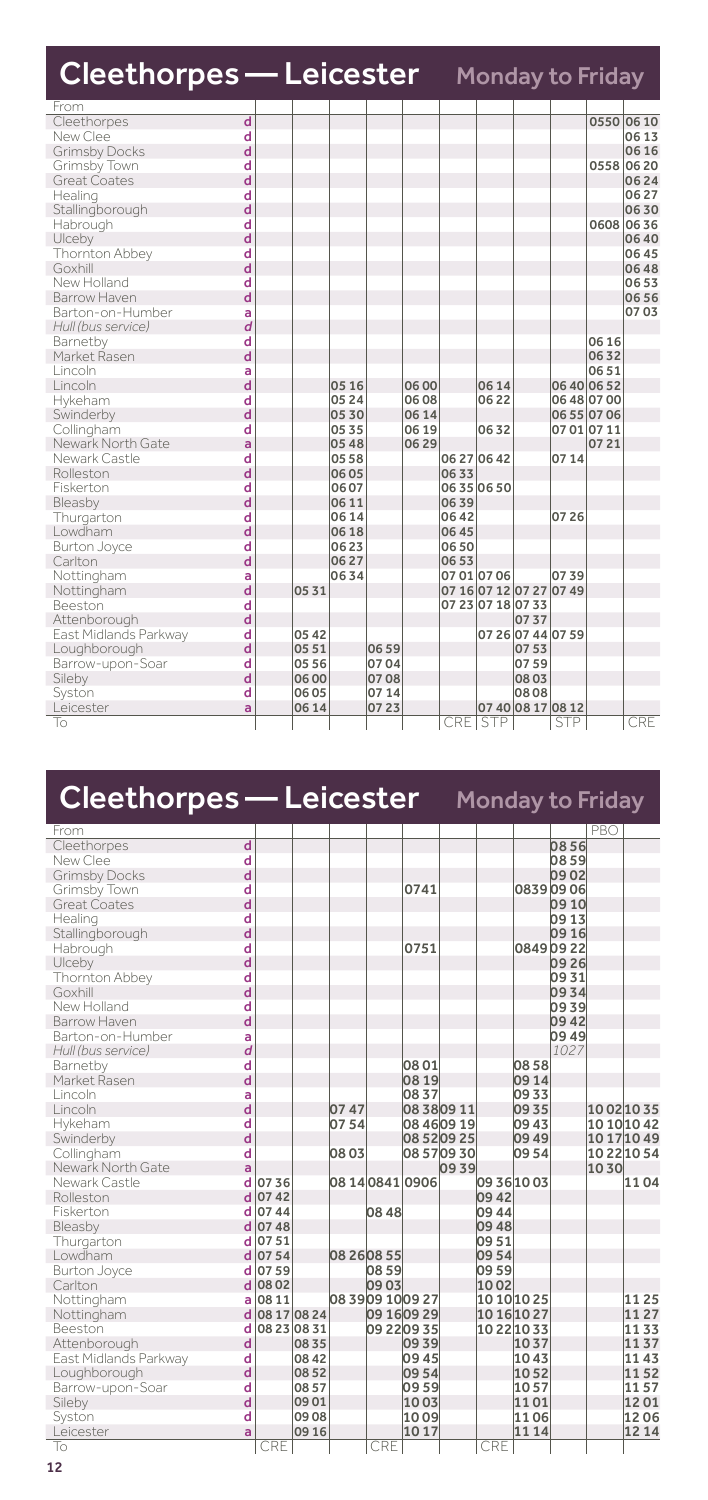| <b>Cleethorpes - Leicester</b> Monday to Friday |   |               |           |       |             |                   |       |             |      |                   |                   |
|-------------------------------------------------|---|---------------|-----------|-------|-------------|-------------------|-------|-------------|------|-------------------|-------------------|
| From                                            |   |               |           |       |             |                   |       |             |      |                   |                   |
| Cleethorpes                                     | d |               |           | 1059  |             |                   |       | 1256        |      |                   |                   |
| New Clee                                        | d |               |           | 1103  |             |                   |       | 1259        |      |                   |                   |
| <b>Grimsby Docks</b>                            | d |               |           | 1105  |             |                   |       | 1302        |      |                   |                   |
| Grimsby Town                                    | d |               | 1041 1108 |       |             |                   |       | 1241 1306   |      |                   | 1438              |
| Great Coates                                    | d |               |           | 11 12 |             |                   |       | 13 10       |      |                   |                   |
| Healing                                         | d |               |           | 11 15 |             |                   |       | 13 13       |      |                   |                   |
| Stallingborough                                 | d |               |           | 11 18 |             |                   |       | 13 16       |      |                   |                   |
| Habrough                                        | d |               | 1051 1123 |       |             |                   |       | 12 51 13 22 |      |                   | 1448              |
| Ulceby                                          | d |               |           | 1127  |             |                   |       | 1326        |      |                   |                   |
| Thornton Abbey                                  | d |               |           | 1132  |             |                   |       | 1331        |      |                   |                   |
| Goxhill                                         | d |               |           | 1135  |             |                   |       | 1334        |      |                   |                   |
| New Holland                                     | d |               |           | 1140  |             |                   |       | 1339        |      |                   |                   |
| Barrow Haven                                    | d |               |           | 1143  |             |                   |       | 1342        |      |                   |                   |
| Barton-on-Humber                                | a |               |           | 1149  |             |                   |       | 1349        |      |                   |                   |
| Hull (bus service)                              | a |               |           | 1227  |             |                   |       | 1427        |      |                   |                   |
| Barnetby                                        | d |               | 1100      |       |             |                   | 1300  |             |      |                   | 1457              |
| Market Rasen                                    | d |               | 1115      |       |             |                   | 1315  |             |      |                   | 15 12             |
| Lincoln                                         | a |               | 1134      |       |             |                   | 1334  |             |      |                   | 1530              |
| Lincoln                                         | d |               | 1135      |       |             |                   | 1336  |             |      |                   | 14 37 15 35       |
| Hykeham                                         | d |               | 1143      |       |             |                   | 1343  |             |      | 1445              |                   |
| Swinderby                                       | d |               | 1149      |       |             |                   | 1350  |             |      |                   |                   |
| Collingham                                      | d |               | 1154      |       |             |                   | 1354  |             |      | 1454              |                   |
| Newark North Gate                               | a |               |           |       |             |                   |       |             |      |                   |                   |
| Newark Castle                                   |   | d 1136 1203   |           |       |             | 12 43 13 43 14 04 |       |             |      |                   | 14 36 15 04 15 58 |
| Rolleston                                       |   | $d$ 1142      |           |       |             |                   |       |             | 1442 |                   |                   |
| Fiskerton                                       |   | $d$ 1144      |           |       | 1250 1350   |                   |       |             | 1444 |                   | 1605              |
| Bleasby                                         |   | $d$ 1148      |           |       |             |                   |       |             | 1448 |                   |                   |
| Thurgarton                                      | d | 1151          |           |       |             |                   |       |             | 1451 |                   |                   |
| Lowdham                                         |   | d 1154        |           |       | 12 56 13 57 |                   |       |             | 1454 |                   | 16 12             |
| Burton Joyce                                    | d | 1159          |           |       |             |                   |       |             | 1459 |                   |                   |
| Carlton                                         |   | d 1202        |           |       |             | 13 02 14 03       |       |             | 1502 |                   | 1620              |
| Nottingham                                      | a | 12 10 12 25   |           |       |             | 13 11 14 10 14 26 |       |             |      |                   | 15 10 15 26 16 26 |
| Nottingham                                      |   | d 12 16 12 27 |           |       |             | 13 16 14 16 14 27 |       |             |      |                   | 15 16 15 28 16 28 |
| Beeston                                         | d | 12 22 12 33   |           |       |             | 13 22 14 22 14 33 |       |             |      | 15 22 15 34 16 34 |                   |
| Attenborough                                    | d |               | 1237      |       |             |                   | 1437  |             |      |                   | 15 38 16 38       |
| East Midlands Parkway                           | d |               | 1243      |       |             |                   | 1444  |             |      |                   | 15 44 16 44       |
| Loughborough                                    | d |               | 1252      |       |             |                   | 1452  |             |      |                   | 15 53 16 53       |
| Barrow-upon-Soar                                | d |               | 1257      |       |             |                   | 1457  |             |      |                   | 15 58 16 58       |
| Sileby                                          | d |               | 1301      |       |             |                   | 1501  |             |      |                   | 16 02 17 02       |
| Syston                                          | d |               | 1306      |       |             |                   | 1506  |             |      |                   | 1607 1707         |
| Leicester                                       | a |               | 1314      |       |             |                   | 15 15 |             |      |                   | 16 15 17 15       |
| To                                              |   | CRE           |           |       | <b>CRE</b>  | CRE               |       |             | CRE  |                   |                   |

| Cleethorpes — Leicester               |             |           |              |                     |             |                          | Monday to Friday |      |                         |      |                         |
|---------------------------------------|-------------|-----------|--------------|---------------------|-------------|--------------------------|------------------|------|-------------------------|------|-------------------------|
| From                                  |             |           |              | <b>BUS</b>          |             |                          |                  |      |                         |      |                         |
| Cleethorpes                           |             | $d$ 1456  |              |                     |             |                          | 1656             |      |                         |      |                         |
| New Clee                              | d           | 1459      |              |                     |             |                          | 1659             |      |                         |      |                         |
| Grimsby Docks                         |             | d 15 02   |              |                     |             |                          | 1702             |      |                         |      |                         |
| Grimsby Town                          |             | d 15 06   |              |                     |             |                          | 1641 1706        |      |                         |      | 1838                    |
| <b>Great Coates</b>                   | d           | 15 10     |              |                     |             |                          | 17 10            |      |                         |      |                         |
| Healing                               |             | d 15 13   |              |                     |             |                          | 17 13            |      |                         |      |                         |
| Stallingborough                       |             | $d$ 15 16 |              |                     |             |                          | 1716             |      |                         |      |                         |
| Habrough                              |             | 15 22     |              |                     |             | 1651                     | 1722             |      |                         |      | 1848                    |
| Ulceby                                |             | $d$ 15 26 |              |                     |             |                          | 1726             |      |                         |      |                         |
| Thornton Abbey                        |             | d 1531    |              |                     |             |                          | 1731             |      |                         |      |                         |
| Goxhill                               |             | 1534      |              |                     |             |                          | 1734             |      |                         |      |                         |
| New Holland                           |             | d 1539    |              |                     |             |                          | 1739             |      |                         |      |                         |
| Barrow Haven                          |             | $d$ 1542  |              |                     |             |                          | 1742             |      |                         |      |                         |
| Barton-on-Humber                      | a           | 1549      |              |                     |             |                          | 1749             |      |                         |      |                         |
| Hull (bus service)                    | a           | 1627      |              |                     |             |                          | 1827             |      |                         |      |                         |
| Barnetby                              | d           |           |              |                     |             | 1700                     |                  |      |                         |      | 1857                    |
| Market Rasen                          | d           |           |              |                     |             | 17 15                    |                  |      |                         |      | 1913                    |
| Lincoln                               | a           |           |              |                     |             | 1736                     |                  |      |                         |      | 1931                    |
| Lincoln                               | d           |           |              | 1634                |             | 1738                     |                  |      | 1837                    |      | 1932                    |
| Hykeham                               | d           |           |              | 1654                |             | 1746                     |                  |      |                         |      | 1940                    |
| Swinderby                             | d           |           |              | 1709                |             | 1753                     |                  |      |                         |      | 1946                    |
| Collingham                            | d           |           |              | 1719                |             | 1758                     |                  |      | 1852                    |      | 1951                    |
| Newark North Gate                     | a           |           |              |                     |             |                          |                  |      |                         |      |                         |
| Newark Castle                         | d           |           |              | 1639 1729 1736 1808 |             |                          |                  |      | 18 45 19 02 19 45 20 01 |      |                         |
| Rolleston                             | $\mathbf d$ |           | 1645         |                     | 1742        |                          |                  | 1851 |                         |      |                         |
| Fiskerton                             | d           |           | 1647         |                     | 1744 1815   |                          |                  | 1853 |                         | 1952 |                         |
| Bleasby                               | d           |           | 1651         |                     | 1748        |                          |                  |      |                         |      |                         |
| Thurgarton                            | d           |           | 1654         |                     | 1751        |                          |                  | 1858 |                         |      |                         |
| Lowdham                               | d           |           | 1657         |                     | 1754 1821   |                          |                  | 1902 |                         | 1959 |                         |
| Burton Joyce                          | d           |           | 1702         |                     | 1759        |                          |                  |      |                         |      |                         |
| Carlton                               | d           |           | 1705<br>1713 |                     |             | 1802 1828<br>18 10 18 35 |                  | 1908 | 19 15 19 25 20 12 20 22 | 2005 |                         |
| Nottingham                            | ă<br>d      |           |              |                     |             |                          |                  |      |                         |      |                         |
| Nottingham<br>Beeston                 | d           |           | 1716<br>1722 |                     | 18 22 18 43 | 18 16 18 37              |                  |      | 19 24 19 33 20 22 20 31 |      | 19 18 19 27 20 16 20 24 |
|                                       | d           |           |              |                     |             | 1847                     |                  |      | 1937                    |      | 2035                    |
| Attenborough<br>East Midlands Parkway | d           |           |              |                     |             | 1853                     |                  |      | 1944                    |      | 2042                    |
| Loughborough                          | d           |           |              |                     |             | 1902                     |                  |      | 1953                    |      | 2050                    |
| Barrow-upon-Soar                      | d           |           |              |                     |             | 1907                     |                  |      | 1958                    |      | 2055                    |
|                                       | d           |           |              |                     |             | 1911                     |                  |      | 2003                    |      | 2059                    |
| Sileby<br>Syston                      | d           |           |              |                     |             | 1916                     |                  |      | 2009                    |      | 2104                    |
|                                       | a           |           |              |                     |             | 1924                     |                  |      | 2018                    |      | 21 12                   |
| Leicester                             |             |           |              |                     |             |                          |                  |      |                         |      |                         |

To I CRE CRE CRE CRE CRE CRE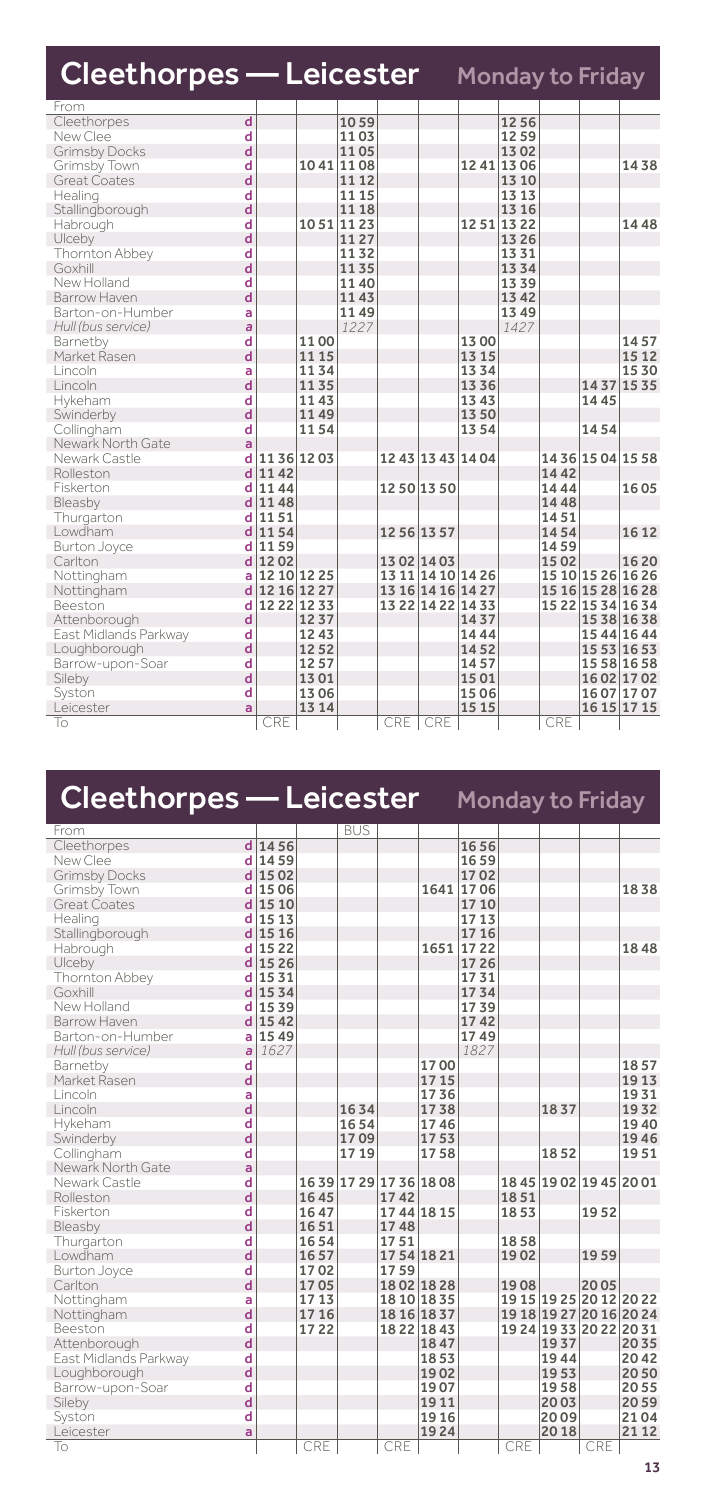| <b>Cleethorpes - Leicester</b> Monday to Friday |   |          |      |      |       |       |       |             |             |  |
|-------------------------------------------------|---|----------|------|------|-------|-------|-------|-------------|-------------|--|
| From                                            |   |          |      |      |       |       |       | PBO         |             |  |
| Cleethorpes                                     |   | $d$ 1857 |      |      |       | 2107  |       |             | 2158        |  |
| New Clee                                        |   | $d$ 1900 |      |      |       | 21 10 |       |             |             |  |
| <b>Grimsby Docks</b>                            |   | d 1903   |      |      |       | 21 13 |       |             |             |  |
| Grimsby Town                                    |   | d 1907   |      |      |       | 21 17 |       |             | 2206        |  |
| Great Coates                                    |   | $d$ 1911 |      |      |       | 2121  |       |             |             |  |
| Healing                                         |   | d 1914   |      |      |       | 2124  |       |             |             |  |
| Stallingborough                                 | d | 1917     |      |      |       | 2127  |       |             |             |  |
| Habrough                                        |   | d 1923   |      |      |       | 2133  |       |             | 22 16       |  |
| Ulceby                                          |   | d 1927   |      |      |       | 2137  |       |             |             |  |
| Thornton Abbey                                  |   | d 1932   |      |      |       | 2142  |       |             |             |  |
| Goxhill                                         |   | d 1935   |      |      |       | 2145  |       |             |             |  |
| New Holland                                     |   | d 1940   |      |      |       | 2150  |       |             |             |  |
| Barrow Haven                                    |   | d 1943   |      |      |       | 2153  |       |             |             |  |
| Barton-on-Humber                                | a | 1950     |      |      |       | 2200  |       |             |             |  |
| Hull (bus service)                              | d |          |      |      |       |       |       |             |             |  |
| Barnetby                                        | d |          |      |      |       |       |       |             | 22 25       |  |
| Market Rasen                                    | d |          |      |      |       |       |       |             | 22 42       |  |
| Lincoln                                         | a |          |      |      |       |       |       | 22 15 23 01 |             |  |
| Lincoln                                         | d |          |      | 2048 |       |       |       |             | 22 33 23 06 |  |
| Hykeham                                         | d |          |      | 2056 |       |       |       | 22 41 23 14 |             |  |
| Swinderby                                       | d |          |      |      |       |       |       | 2247        |             |  |
| Collingham                                      | d |          |      | 2105 |       |       |       | 22 52 23 23 |             |  |
| Newark North Gate                               | a |          |      |      |       |       |       | 2301        |             |  |
| Newark Castle                                   | d |          |      | 2114 |       |       |       |             | 2332        |  |
| Rolleston                                       | d |          |      |      |       |       |       |             |             |  |
| Fiskerton                                       | d |          |      | 2121 |       |       |       |             | 2339        |  |
| Bleasby                                         | d |          |      |      |       |       |       |             | 23 43       |  |
| Thurgarton                                      | d |          |      |      |       |       |       |             |             |  |
| Lowdham                                         | d |          |      | 2128 |       |       |       |             | 23 47       |  |
| Burton Joyce                                    | d |          |      |      |       |       |       |             | 23 52       |  |
| Carlton                                         | d |          |      | 2135 |       |       |       |             | 23 55       |  |
| Nottingham                                      | a |          |      | 2141 |       |       |       |             | 00 03       |  |
| Nottingham                                      | d |          | 2119 |      | 2158  |       | 23 20 |             |             |  |
| Beeston                                         | d |          | 2126 |      | 2204  |       | 23 26 |             |             |  |
| Attenborough                                    | d |          |      |      | 2208  |       |       |             |             |  |
| East Midlands Parkway                           | d |          |      |      | 22 15 |       | 2333  |             |             |  |
| Loughborough                                    | d |          |      |      | 22 23 |       | 2341  |             |             |  |
| Barrow-upon-Soar                                | d |          |      |      | 2229  |       |       |             |             |  |
| Sileby                                          | d |          |      |      | 2233  |       |       |             |             |  |
| Syston                                          | d |          |      |      | 2239  |       |       |             |             |  |
| Leicester                                       | ă |          |      |      | 22 48 |       | 2353  |             |             |  |
| To                                              |   |          | CRE  |      |       |       |       |             |             |  |

# *EASIER FASTER CONTACTLESS*

Travel contactless with digital tickets. Visit **eastmidlandsrailway.co.uk/digital-tickets**

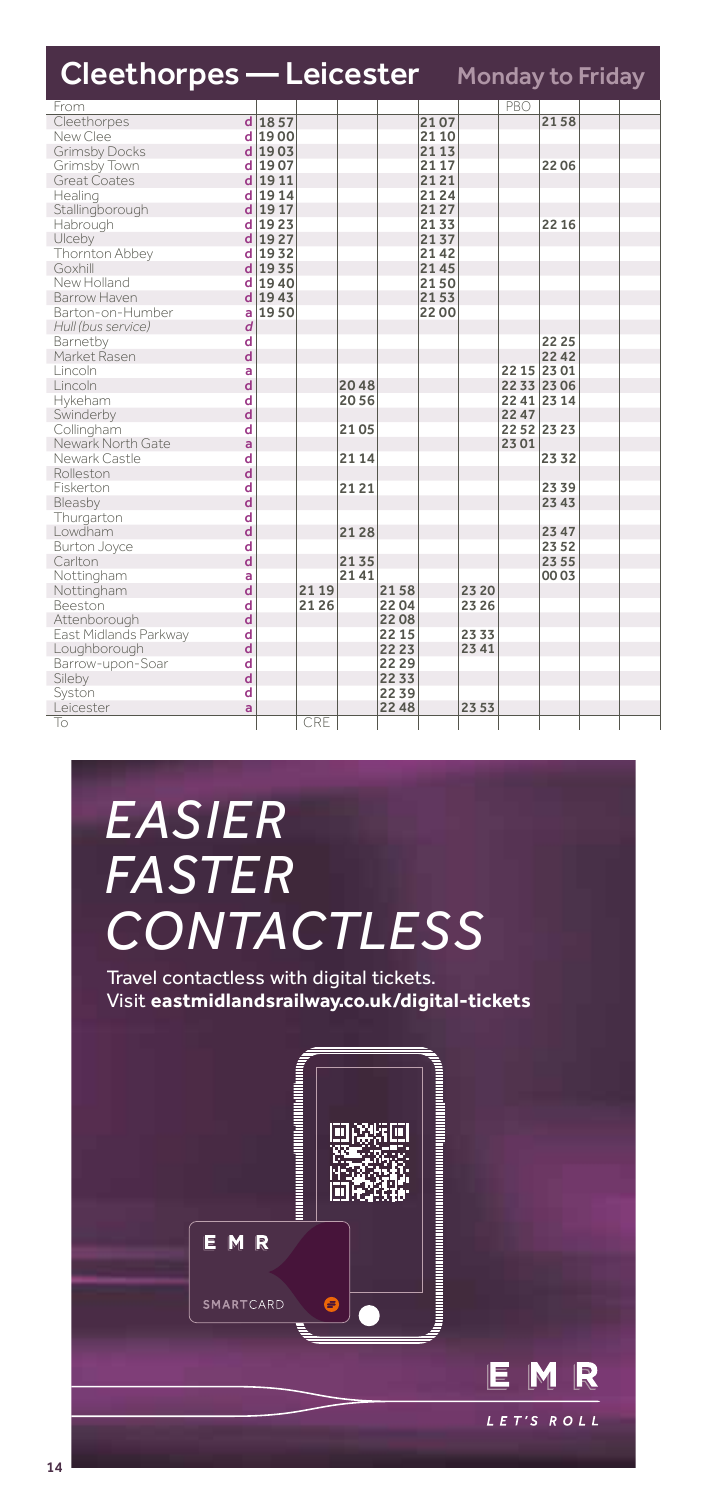| <b>Cleethorpes - Leicester</b> |                         |           |               |       |       |             |                         |             |       | Saturday |             |
|--------------------------------|-------------------------|-----------|---------------|-------|-------|-------------|-------------------------|-------------|-------|----------|-------------|
| From                           |                         |           |               |       |       |             |                         |             |       |          |             |
| Cleethorpes                    | $\overline{\mathsf{d}}$ |           |               |       |       |             | 0634                    |             | 06 40 |          |             |
| New Clee                       | d                       |           |               |       |       |             |                         |             | 0644  |          |             |
| <b>Grimsby Docks</b>           | d                       |           |               |       |       |             |                         |             | 06 47 |          |             |
| Grimsby Town                   | d                       |           |               |       |       |             | 0642                    |             | 0650  |          |             |
| <b>Great Coates</b>            | d                       |           |               |       |       |             |                         |             | 0654  |          |             |
| Healing                        | d                       |           |               |       |       |             |                         |             | 0657  |          |             |
| Stallingborough                | d                       |           |               |       |       |             |                         |             | 0700  |          |             |
| Habrough                       | d                       |           |               |       |       |             | 0652                    |             | 0706  |          |             |
| Ulceby                         | d                       |           |               |       |       |             |                         |             | 07 10 |          |             |
| Thornton Abbey                 | d                       |           |               |       |       |             |                         |             | 0715  |          |             |
| Goxhill                        | d                       |           |               |       |       |             |                         |             | 0718  |          |             |
| New Holland                    | d                       |           |               |       |       |             |                         |             | 0723  |          |             |
| Barrow Haven                   | d                       |           |               |       |       |             |                         |             | 07 26 |          |             |
| Barton-on-Humber               | ă                       |           |               |       |       |             |                         |             | 0732  |          |             |
| Hull (bus service)             | a                       |           |               |       |       |             |                         |             |       |          |             |
| Barnetby                       | d                       |           |               |       |       |             | 0702                    |             |       |          |             |
| Market Rasen                   | d                       |           |               |       |       |             | 0717                    |             |       |          |             |
| Lincoln                        | a                       |           |               |       |       |             | 0736                    |             |       |          |             |
| Lincoln                        |                         |           | d 05 18 06 08 |       | 0634  |             |                         | 0739 0744   |       |          | 0839        |
| Hykeham                        | d                       |           | 05 26 06 16   |       |       |             |                         | 07 47 07 52 |       |          | 08 46       |
| Swinderby                      |                         |           | d 05 32 06 22 |       |       |             |                         | 07 53 07 58 |       |          | 08 53       |
| Collingham                     | d                       |           | 05 37 06 27   |       | 0648  |             |                         | 07570802    |       |          | 0857        |
| Newark North Gate              |                         |           | a 05 50 06 36 |       |       |             |                         | 0811        |       |          |             |
| Newark Castle                  |                         | $d$ 0600  |               |       |       |             | 065807360806            |             |       |          | 08 41 09 07 |
| Rolleston                      |                         | d 06 07   |               |       |       | 0742        |                         |             |       |          |             |
| Fiskerton                      |                         | $d$ 0609  |               |       |       | 0744        |                         |             |       | 08 48    |             |
| Bleasby                        |                         | $d$ 06 13 |               |       |       | 07 08 07 48 |                         |             |       |          |             |
| Thurgarton                     |                         | $d$ 06 16 |               |       |       | 0751        |                         |             |       |          |             |
| Lowdham                        |                         | $d$ 06 20 |               |       |       | 07 13 07 54 |                         |             |       | 08 55    |             |
| <b>Burton Joyce</b>            | d                       | 0625      |               |       |       | 0759        |                         |             |       | 08 59    |             |
| Carlton                        |                         | $d$ 06 29 |               |       |       | 0802        |                         |             |       | 0903     |             |
| Nottingham                     | a                       | 0636      |               |       |       |             | 07 25 08 11 08 28       |             |       |          | 09 11 09 28 |
| Nottingham                     | d                       |           |               |       |       |             | 07 16 07 26 08 16 08 31 |             |       |          | 09 17 09 29 |
| Beeston                        | d                       |           |               |       |       |             | 07 22 07 33 08 22 08 37 |             |       |          | 09 23 09 35 |
| Attenborough                   | d                       |           |               |       | 0736  |             | 0841                    |             |       |          | 0939        |
| East Midlands Parkway          | d                       |           |               |       | 0744  |             | 0848                    |             |       |          | 0946        |
| Loughborough                   | d                       |           |               |       | 0753  |             | 0856                    |             |       |          | 09 55       |
| Barrow-upon-Soar               | d                       |           |               |       | 0758  |             | 0901                    |             |       |          | 1000        |
| Sileby                         | d                       |           |               |       | 0802  |             | 0905                    |             |       |          | 1004        |
| Syston                         | d                       |           |               |       | 0807  |             | 09 10                   |             |       |          | 1009        |
| Leicester                      | a                       |           |               |       | 08 15 |             | 0918                    |             |       |          | 1017        |
| To                             |                         |           |               | CRE I |       | <b>CRE</b>  |                         |             |       | CRE      |             |

# Cleethorpes — Leicester Saturday From<br>Cleethorpes

| Cleethorpes           | d                       |               |             |      | 0854  |             |                   | 1030      |             | 1054  |       |
|-----------------------|-------------------------|---------------|-------------|------|-------|-------------|-------------------|-----------|-------------|-------|-------|
| New Clee              | d                       |               |             |      | 0858  |             |                   |           |             | 1058  |       |
| <b>Grimsby Docks</b>  | d                       |               |             |      | 0901  |             |                   |           |             | 1101  |       |
| Grimsby Town          | d                       |               | 0838        |      | 09 04 |             |                   | 1039      |             | 1104  |       |
| <b>Great Coates</b>   | d                       |               |             |      | 0908  |             |                   |           |             | 1108  |       |
| Healing               | d                       |               |             |      | 09 11 |             |                   |           |             | 11 11 |       |
| Stallingborough       | d                       |               |             |      | 0914  |             |                   |           |             | 11 14 |       |
| Habrough              | d                       |               | 0848        |      | 0920  |             |                   | 1049      |             | 1120  |       |
| Ulceby                | d                       |               |             |      | 0924  |             |                   |           |             | 1124  |       |
| Thornton Abbey        | d                       |               |             |      | 0929  |             |                   |           |             | 1129  |       |
| Goxhill               | d                       |               |             |      | 0932  |             |                   |           |             | 1132  |       |
| New Holland           | d                       |               |             |      | 0937  |             |                   |           |             | 1137  |       |
| Barrow Haven          | d                       |               |             |      | 0940  |             |                   |           |             | 1140  |       |
| Barton-on-Humber      | a                       |               |             |      | 0946  |             |                   |           |             | 1146  |       |
| Hull (bus service)    | $\overline{a}$          |               |             |      | 1027  |             |                   |           |             | 1227  |       |
| Barnetby              | d                       |               | 0857        |      |       |             |                   | 1057      |             |       |       |
| Market Rasen          | d                       |               | 0912        |      |       |             |                   | 11 12     |             |       |       |
| Lincoln               | a                       |               | 0931        |      |       |             |                   | 1131      |             |       |       |
| Lincoln               | d                       |               | 0933 1004   |      |       | 1036        |                   |           | 11 33 12 04 |       |       |
| Hykeham               | d                       |               | 09 41 10 13 |      |       | 1043        |                   |           | 1141 12 13  |       |       |
| Swinderby             | d                       |               | 0947        |      |       | 1050        |                   | 1147      |             |       |       |
| Collingham            | d                       |               | 09 52 10 22 |      |       | 1054        |                   |           | 1152 1222   |       |       |
| Newark North Gate     | a                       |               |             | 1030 |       |             |                   |           | 1230        |       |       |
| Newark Castle         | d                       | 09 40 10 03   |             |      |       |             | 11 04 11 36 12 02 |           |             |       | 1243  |
| Rolleston             | $\overline{\mathbf{d}}$ | 09 46         |             |      |       |             | 1142              |           |             |       |       |
| Fiskerton             |                         | d 0948        |             |      |       |             |                   | 1144 1209 |             |       | 1250  |
| Bleasby               |                         | d 09 52       |             |      |       |             | 1148              |           |             |       |       |
| Thurgarton            | d                       | 0955          |             |      |       |             | 1151              |           |             |       |       |
| Lowdham               |                         | $d$ 09 58     |             |      |       | 11 16 11 54 |                   |           |             |       | 1256  |
| Burton Joyce          | d                       | 1003          |             |      |       |             | 1159              |           |             |       |       |
| Carlton               |                         | d 10 06 10 20 |             |      |       |             | 1202              |           |             |       | 1302  |
| Nottingham            | ă                       | 1014 1027     |             |      |       |             | 11 27 12 10 12 26 |           |             |       | 13 11 |
| Nottingham            | d                       | 1016 1030     |             |      |       |             | 11 29 12 16 12 27 |           |             |       | 13 16 |
| Beeston               | d                       | 1022 1036     |             |      |       |             | 11 37 12 22 12 33 |           |             |       | 1322  |
| Attenborough          | d                       |               | 1040        |      |       | 1141        |                   | 1237      |             |       |       |
| East Midlands Parkway | d                       |               | 1047        |      |       | 1148        |                   | 1244      |             |       |       |
| Loughborough          | d                       |               | 1055        |      |       | 1156        |                   | 1253      |             |       |       |
| Barrow-upon-Soar      | d                       |               | 1100        |      |       | 1201        |                   | 1258      |             |       |       |
| Sileby                | d                       |               | 1104        |      |       | 1205        |                   | 1302      |             |       |       |
| Syston                | d                       |               | 1109        |      |       | 12 10       |                   | 1307      |             |       |       |
| Leicester             | a                       |               | 1117        |      |       | 12 18       |                   | 13 15     |             |       |       |
| To                    |                         | CRE           |             |      |       |             | CRE               |           |             |       | CRE   |
|                       |                         |               |             |      |       |             |                   |           |             |       |       |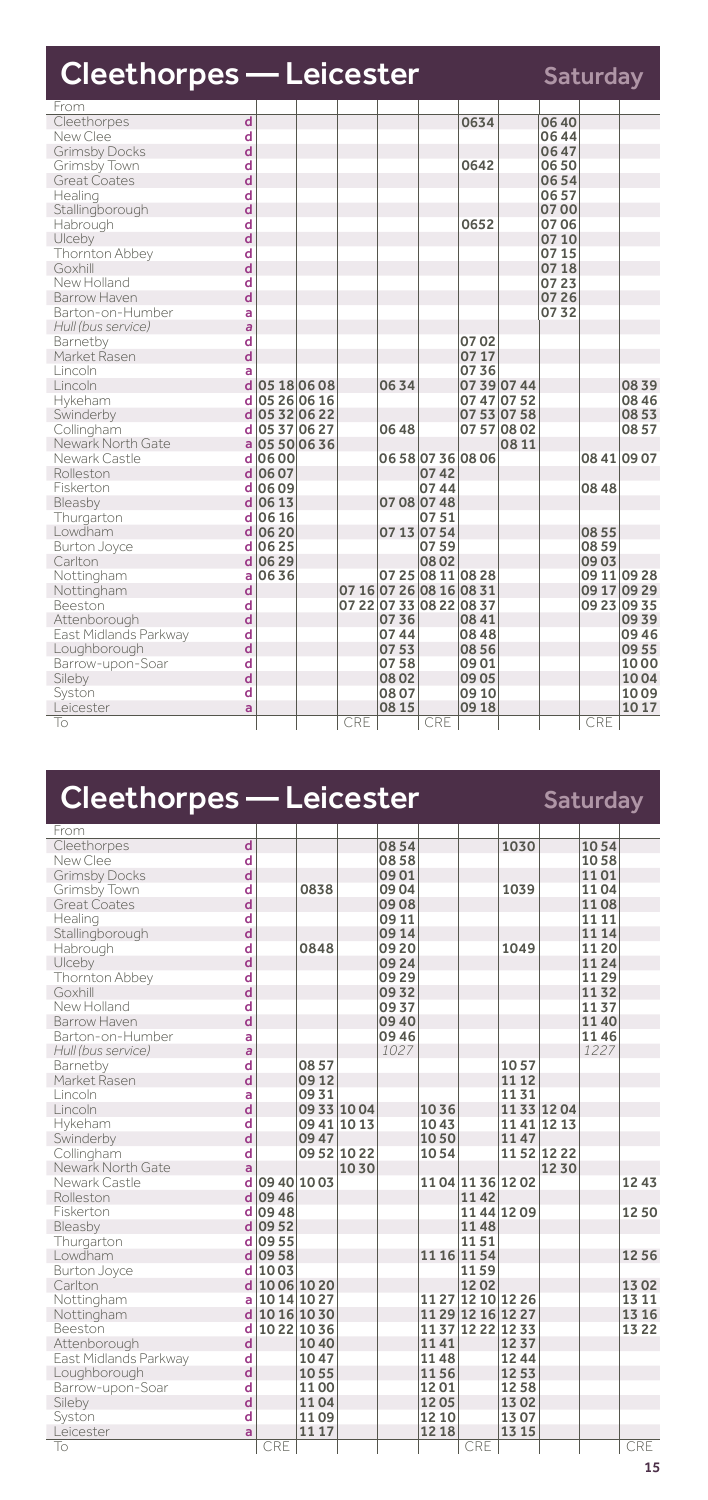| <b>Cleethorpes - Leicester</b> |                         |             |       |                |       |      |                   |             |              | <b>Saturday</b> |       |
|--------------------------------|-------------------------|-------------|-------|----------------|-------|------|-------------------|-------------|--------------|-----------------|-------|
| From                           |                         |             |       |                |       |      |                   |             |              |                 |       |
| Cleethorpes                    | $\overline{\mathsf{d}}$ |             |       | 1254           |       |      |                   |             | 1454         |                 |       |
| New Clee                       | d                       |             |       | 1258           |       |      |                   |             | 1458         |                 |       |
| <b>Grimsby Docks</b>           | d                       |             |       | 1301           |       |      |                   |             | 1501         |                 |       |
| Grimsby Town<br>Great Coates   | d<br>d                  |             |       | 1240 1304      |       |      |                   |             | 1438 1504    |                 |       |
|                                |                         |             |       | 1308           |       |      |                   |             | 1508         |                 |       |
| Healing                        | d<br>d                  |             |       | 13 11<br>13 14 |       |      |                   |             | 1511<br>1514 |                 |       |
| Stallingborough<br>Habrough    | d                       |             |       | 1250 1320      |       |      |                   |             | 1448 1520    |                 |       |
| Ulceby                         | d                       |             |       | 13 24          |       |      |                   |             | 1524         |                 |       |
|                                | d                       |             |       | 1329           |       |      |                   |             | 1529         |                 |       |
| Thornton Abbey<br>Goxhill      | d                       |             |       | 1332           |       |      |                   |             | 1532         |                 |       |
| New Holland                    | d                       |             |       | 1337           |       |      |                   |             | 1537         |                 |       |
| Barrow Haven                   | d                       |             |       | 13 40          |       |      |                   |             | 1540         |                 |       |
| Barton-on-Humber               | a                       |             |       | 1346           |       |      |                   |             | 1546         |                 |       |
| Hull (bus service)             | a                       |             |       | 1427           |       |      |                   |             | 1627         |                 |       |
| Barnetby                       | d                       |             | 1259  |                |       |      |                   | 1457        |              |                 |       |
| Market Rasen                   | d                       |             | 1314  |                |       |      |                   | 15 12       |              |                 |       |
| Lincoln                        | a                       |             | 1333  |                |       |      |                   | 1530        |              |                 |       |
| Lincoln                        | d                       |             | 1335  |                | 14 11 |      |                   | 1437 1533   |              | 1605            |       |
| Hykeham                        | d                       |             | 1343  |                | 1420  |      | 14 45 15 41       |             |              | 16 14           |       |
| Swinderby                      | d                       |             | 1349  |                |       |      | 1451 1547         |             |              |                 |       |
| Collingham                     | d                       |             | 1354  |                | 1429  |      | 14 56 15 52       |             |              | 1623            |       |
| Newark North Gate              | a                       |             |       |                | 1437  |      |                   |             |              | 1631            |       |
| Newark Castle                  | d                       | 13 43 14 03 |       |                |       |      | 14 38 15 06 16 05 |             |              |                 | 1636  |
| Rolleston                      | d                       |             |       |                |       | 1444 |                   |             |              |                 | 1642  |
| Fiskerton                      | d                       | 1350        |       |                |       | 1446 |                   |             |              |                 | 1644  |
| Bleasby                        | d                       |             |       |                |       | 1450 |                   |             |              |                 | 1648  |
| Thurgarton                     | d                       |             |       |                |       | 1453 |                   |             |              |                 | 1651  |
| Lowdham                        | d                       | 1357        |       |                |       | 1456 |                   | 1618        |              |                 | 1654  |
| Burton Joyce                   | d                       |             |       |                |       | 1501 |                   |             |              |                 | 1659  |
| Carlton                        | d                       | 1403        |       |                |       | 1504 |                   |             |              |                 | 1702  |
| Nottingham                     | ă                       | 14 12 14 25 |       |                |       |      | 15 12 15 27 16 30 |             |              |                 | 1712  |
| Nottingham                     | d                       | 14 17 14 27 |       |                |       |      | 15 16 15 29 16 32 |             |              |                 | 17 16 |
| Beeston                        | d                       | 14 23 14 33 |       |                |       |      | 15 22 15 35 16 39 |             |              |                 | 1722  |
| Attenborough                   | d                       |             | 1437  |                |       |      | 15 39 16 42       |             |              |                 |       |
| East Midlands Parkway          | d                       |             | 1444  |                |       |      | 1546 1649         |             |              |                 |       |
| Loughborough                   | d                       |             | 1452  |                |       |      |                   | 15 54 16 58 |              |                 |       |
| Barrow-upon-Soar               | d                       |             | 1457  |                |       |      | 15 59 17 03       |             |              |                 |       |
| Sileby                         | d                       |             | 1501  |                |       |      | 1603 1707         |             |              |                 |       |
| Syston                         | d                       |             | 1506  |                |       |      | 16 08 17 12       |             |              |                 |       |
| Leicester                      | a                       |             | 15 15 |                |       |      | 16 17 17 20       |             |              |                 |       |
| To                             |                         | CRE         |       |                |       | CRE  |                   |             |              |                 | CRE   |

| Cleethorpes — Leicester |   |      |      |             |           |       |      |     |             | <b>Saturday</b> |      |
|-------------------------|---|------|------|-------------|-----------|-------|------|-----|-------------|-----------------|------|
| From                    |   |      |      |             |           |       |      |     |             |                 |      |
| Cleethorpes             | d |      |      |             |           | 1658  |      |     |             |                 |      |
| New Clee                | d |      |      |             |           | 1702  |      |     |             |                 |      |
| <b>Grimsby Docks</b>    | d |      |      |             |           | 1705  |      |     |             |                 |      |
| Grimsby Town            | d |      |      | 1638        |           | 1708  |      |     |             |                 |      |
| Great Coates            | d |      |      |             |           | 1712  |      |     |             |                 |      |
| Healing                 | d |      |      |             |           | 17 15 |      |     |             |                 |      |
| Stallingborough         | d |      |      |             |           | 1718  |      |     |             |                 |      |
| Habrough                | d |      |      | 1648        |           | 1724  |      |     |             |                 |      |
| Ulceby                  | d |      |      |             |           | 1728  |      |     |             |                 |      |
| Thornton Abbey          | d |      |      |             |           | 1733  |      |     |             |                 |      |
| Goxhill                 | d |      |      |             |           | 1736  |      |     |             |                 |      |
| New Holland             | d |      |      |             |           | 1741  |      |     |             |                 |      |
| Barrow Haven            | d |      |      |             |           | 1744  |      |     |             |                 |      |
| Barton-on-Humber        | a |      |      |             |           | 1750  |      |     |             |                 |      |
| Hull (bus service)      | a |      |      |             |           | 1827  |      |     |             |                 |      |
| Barnetby                | d |      |      | 1657        |           |       |      |     |             |                 |      |
| Market Rasen            | d |      |      | 17 12       |           |       |      |     |             |                 |      |
| Lincoln                 | a |      |      | 1730        |           |       |      |     |             |                 |      |
| Lincoln                 | d | 1655 |      | 1731 1801   |           |       |      |     | 1830 1912   |                 |      |
| Hykeham                 | d | 1704 |      |             | 1739 1810 |       |      |     |             | 1838 1921       |      |
| Swinderby               | d |      |      | 1745        |           |       |      |     | 1844        |                 |      |
| Collingham              | d | 1713 |      |             | 1750 1819 |       |      |     |             | 1849 1931       |      |
| Newark North Gate       | a | 1721 |      |             | 1827      |       |      |     |             | 1939            |      |
| Newark Castle           | d |      |      | 17 36 17 59 |           |       | 1835 |     | 1858        |                 | 1941 |
| Rolleston               | d |      | 1742 |             |           |       | 1841 |     |             |                 |      |
| Fiskerton               | d |      | 1744 |             |           |       | 1843 |     |             |                 | 1948 |
| Bleasby                 | d |      | 1748 |             |           |       |      |     |             |                 | 1952 |
| Thurgarton              | d |      | 1751 |             |           |       | 1848 |     |             |                 |      |
| Lowdham                 | d |      |      | 1754 1811   |           |       | 1851 |     | 1911        |                 | 1957 |
| Burton Joyce            | d |      | 1759 |             |           |       |      |     |             |                 |      |
| Carlton                 | d |      |      | 1802 1819   |           |       | 1858 |     |             |                 | 2003 |
| Nottingham              | a |      |      | 18 10 18 25 |           |       | 1904 |     | 1925        |                 | 2015 |
| Nottingham              | d |      |      | 18 16 18 27 |           |       |      |     | 19 16 19 27 |                 | 2017 |
| Beeston                 | d |      |      | 1822 1833   |           |       |      |     | 19 22 19 33 |                 | 2023 |
| Attenborough            | d |      |      | 1837        |           |       |      |     | 1937        |                 |      |
| East Midlands Parkway   | d |      |      | 1844        |           |       |      |     | 1944        |                 |      |
| Loughborough            | d |      |      | 1852        |           |       |      |     | 1952        |                 |      |
| Barrow-upon-Soar        | d |      |      | 1857        |           |       |      |     | 1957        |                 |      |
| Sileby                  | d |      |      | 1901        |           |       |      |     | 2001        |                 |      |
| Syston                  | d |      |      | 1906        |           |       |      |     | 2006        |                 |      |
| Leicester               | a |      |      | 1915        |           |       |      |     | 2015        |                 |      |
| То                      |   |      | CRE  |             |           |       |      | CRE |             |                 | CRE  |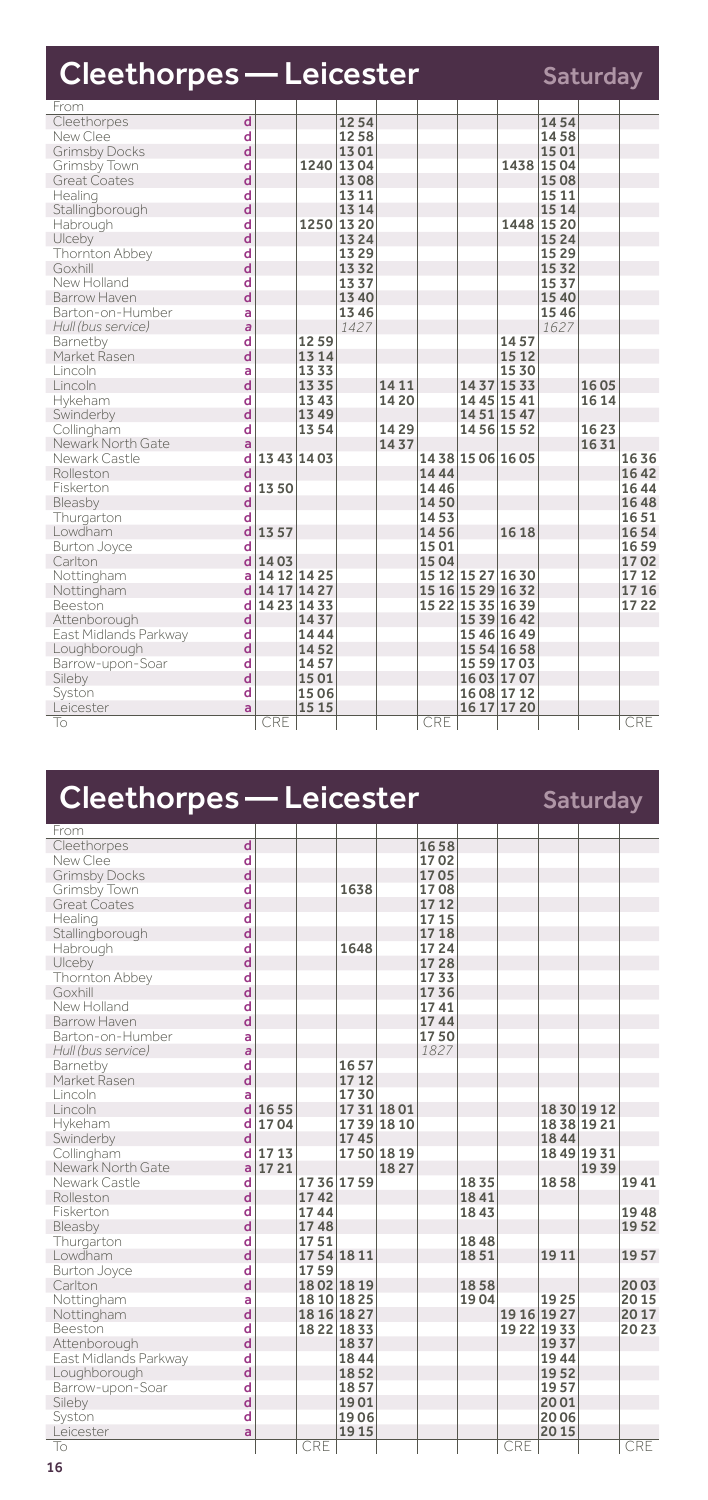| <b>Cleethorpes - Leicester</b> |                         |          |                   |             |       |  |      |      |       |       | <b>Saturday</b> |       |
|--------------------------------|-------------------------|----------|-------------------|-------------|-------|--|------|------|-------|-------|-----------------|-------|
| From                           |                         |          |                   |             |       |  |      |      |       |       |                 |       |
| Cleethorpes                    | $\overline{\mathsf{d}}$ |          | 1856              |             |       |  | 1950 |      |       |       | 2104            |       |
| New Clee                       | d                       |          | 1900              |             |       |  |      |      |       |       | 2108            |       |
| <b>Grimsby Docks</b>           | d                       |          | 1903              |             |       |  |      |      |       |       | 21 11           |       |
| Grimsby Town<br>Great Coates   | d<br>d                  |          | 1839 1906<br>1910 |             |       |  | 1958 |      |       |       | 21 14<br>2118   |       |
|                                | d                       |          |                   |             |       |  |      |      |       |       | 2121            |       |
| Healing                        | d                       |          | 1913<br>1916      |             |       |  |      |      |       |       | 2124            |       |
| Stallingborough                | d                       |          | 1849 1922         |             |       |  | 2009 |      |       |       | 2130            |       |
| Habrough<br>Ulceby             | d                       |          | 1926              |             |       |  |      |      |       |       | 2134            |       |
|                                | d                       |          | 1931              |             |       |  |      |      |       |       | 2139            |       |
| Thornton Abbey<br>Goxhill      | d                       |          | 1934              |             |       |  |      |      |       |       | 2142            |       |
| New Holland                    | d                       |          | 1939              |             |       |  |      |      |       |       | 2147            |       |
| Barrow Haven                   | d                       |          | 1942              |             |       |  |      |      |       |       | 2150            |       |
| Barton-on-Humber               | a                       |          | 1948              |             |       |  |      |      |       |       | 2156            |       |
| Hull (bus service)             | a                       |          | 2020              |             |       |  |      |      |       |       |                 |       |
| Barnetby                       | d                       | 1859     |                   |             |       |  | 2017 |      |       |       |                 |       |
| Market Rasen                   | d                       | 1914     |                   |             |       |  | 2032 |      |       |       |                 |       |
| Lincoln                        | a                       | 1933     |                   |             |       |  | 2051 |      |       |       |                 |       |
| Lincoln                        | d                       | 1934     |                   |             | 2042  |  |      | 2135 |       | 2142  |                 |       |
| Hykeham                        | d                       | 1942     |                   |             | 2050  |  |      | 2144 |       | 2150  |                 |       |
| Swinderby                      | d                       | 1948     |                   |             | 2056  |  |      |      |       | 2156  |                 |       |
| Collingham                     | d                       | 1953     |                   |             | 2101  |  |      | 2153 |       | 2201  |                 |       |
| Newark North Gate              | a                       |          |                   |             |       |  |      | 2203 |       |       |                 |       |
| Newark Castle                  | d                       | 2003     |                   |             | 21 10 |  |      |      |       | 22 10 |                 |       |
| Rolleston                      | d                       |          |                   |             |       |  |      |      |       |       |                 |       |
| Fiskerton                      | d                       |          |                   |             | 21 17 |  |      |      |       | 22 17 |                 |       |
| Bleasby                        | d                       |          |                   |             |       |  |      |      |       |       |                 |       |
| Thurgarton                     | d                       |          |                   |             |       |  |      |      |       |       |                 |       |
| Lowdham                        | d                       |          |                   |             | 2124  |  |      |      |       | 22 24 |                 |       |
| Burton Joyce                   | d                       |          |                   |             | 2130  |  |      |      |       | 22 30 |                 |       |
| Carlton                        | d                       |          |                   |             | 2134  |  |      |      |       | 2234  |                 |       |
| Nottingham                     | ă                       | 2029     |                   |             | 2140  |  |      |      |       | 2240  |                 |       |
| Nottingham                     | d                       | 2033     |                   | 21 16 21 49 |       |  |      |      | 2233  |       |                 | 23 18 |
| Beeston                        | d                       | 2039     |                   | 21 22 21 55 |       |  |      |      | 2239  |       |                 | 23 24 |
| Attenborough                   | d                       | 2043     |                   |             | 2159  |  |      |      | 22 43 |       |                 |       |
| East Midlands Parkway          | d                       | 2050     |                   |             | 2206  |  |      |      | 2249  |       |                 | 2332  |
| Loughborough                   | d                       | 2058     |                   |             | 22 14 |  |      |      | 2258  |       |                 | 23 40 |
| Barrow-upon-Soar               | d                       | 2103     |                   |             | 22 19 |  |      |      | 2303  |       |                 |       |
| Sileby                         |                         | $d$ 2107 |                   |             | 22 23 |  |      |      | 2307  |       |                 |       |
| Syston                         | d                       | 2112     |                   |             | 22 28 |  |      |      | 23 12 |       |                 |       |
| Leicester                      | a                       | 2120     |                   |             | 2237  |  |      |      | 23 20 |       |                 | 2351  |
| To                             |                         |          |                   | CRE         |       |  |      |      |       |       |                 |       |

# *GREAT DAYS OUT BEGIN ON THE TRAIN*

Book tickets on our app or visit **eastmidlandsrailway.co.uk**



E M

LET'S ROLL

R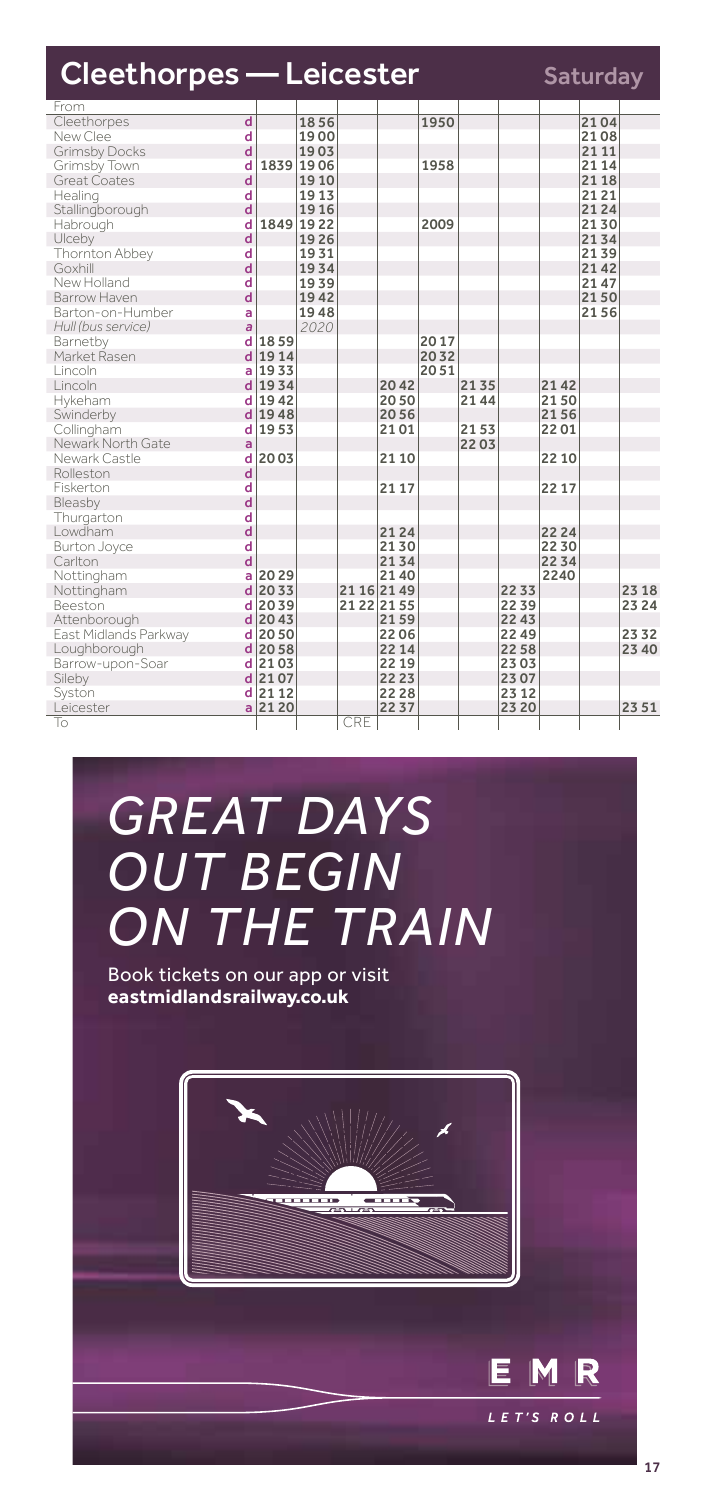| <b>Cleethorpes - Leicester</b>         |                         |      | <b>Sunday</b>       |                   |                         |              |             |                         |       |       |               |
|----------------------------------------|-------------------------|------|---------------------|-------------------|-------------------------|--------------|-------------|-------------------------|-------|-------|---------------|
| From                                   |                         |      |                     |                   |                         |              |             |                         |       |       |               |
| Cleethorpes                            | d                       |      |                     |                   |                         | 1002         |             |                         |       |       | 1307          |
| New Clee                               | d<br>d                  |      |                     |                   |                         | 1006<br>1008 |             |                         |       |       | 13 11<br>1313 |
| <b>Grimsby Docks</b>                   |                         |      |                     |                   |                         |              |             |                         |       |       |               |
| Grimsby Town<br>Great Coates           | d<br>d                  |      |                     |                   |                         | 10 11        |             |                         |       |       | 13 16<br>1320 |
|                                        | d                       |      |                     |                   |                         | 1015         |             |                         |       |       | 1323          |
| Healing                                | d                       |      |                     |                   |                         | 1018<br>1021 |             |                         |       |       | 1326          |
| Stallingborough                        |                         |      |                     |                   |                         | 1026         |             |                         |       |       | 1331          |
| Habrough<br>Ulceby                     | d<br>d                  |      |                     |                   |                         | 1030         |             |                         |       |       | 1335          |
| Thornton Abbey                         | d                       |      |                     |                   |                         | 1035         |             |                         |       |       | 13 40         |
| Goxhill                                | d                       |      |                     |                   |                         | 1038         |             |                         |       |       | 1343          |
| New Holland                            | d                       |      |                     |                   |                         |              |             |                         |       |       | 1348          |
| Barrow Haven                           | d                       |      |                     |                   |                         | 1042<br>1045 |             |                         |       |       | 1351          |
|                                        |                         |      |                     |                   |                         |              |             |                         |       |       | 1357          |
| Barton-on-Humber<br>Hull (bus service) | a<br>$\overline{a}$     |      |                     |                   |                         | 1052         |             |                         |       |       |               |
| Barnetby                               | d                       |      |                     |                   |                         |              |             |                         |       |       |               |
| Market Rasen                           | d                       |      |                     |                   |                         |              |             |                         |       |       |               |
|                                        |                         |      |                     |                   |                         |              |             |                         |       |       |               |
| Lincoln                                | a<br>ď                  |      |                     |                   | 08 35 09 00 10 32 11 06 |              |             | 11 24 12 38 12 48 13 38 |       |       |               |
| Lincoln                                |                         |      |                     |                   |                         |              |             |                         |       |       |               |
| Hykeham                                | d<br>d                  |      | 09 08 10 40<br>0914 |                   |                         |              | 1132 1246   |                         |       | 1345  |               |
| Swinderby                              |                         |      |                     |                   |                         |              | 1138        |                         |       |       |               |
| Collingham                             | d<br>a                  |      |                     | 09 19 10 50 11 21 |                         |              |             | 11 43 12 56 13 03 13 55 |       |       |               |
| Newark North Gate                      |                         | 0857 |                     |                   | 1130                    |              |             |                         | 13 12 |       |               |
| Newark Castle                          | d<br>d                  |      | 09 29 10 59         |                   |                         |              | 1153 1306   |                         |       | 1405  |               |
| Rolleston                              |                         |      | 0936                |                   |                         |              | 1200        |                         |       |       |               |
| Fiskerton                              | d<br>d                  |      | 0938                |                   |                         |              | 1202        |                         |       |       |               |
| Bleasby                                |                         |      | 0942                |                   |                         |              | 1206        |                         |       |       |               |
| Thurgarton                             | d<br>d                  |      | 0945                |                   |                         |              | 1209        |                         |       |       |               |
| Lowdham                                |                         |      | 09 49 11 12         |                   |                         |              | 12 13 13 20 |                         |       | 14 17 |               |
| Burton Joyce                           | d                       |      | 0954                |                   |                         |              | 12 18       |                         |       |       |               |
| Carlton                                | d                       |      | 0958                |                   |                         |              | 1222        |                         |       |       |               |
| Nottingham                             | a                       |      | 1005 1124           |                   |                         |              | 1230 1332   |                         |       | 1430  |               |
| Nottingham                             | $\overline{\mathsf{d}}$ |      |                     |                   |                         |              |             |                         |       |       |               |
| Beeston                                | d                       |      |                     |                   |                         |              |             |                         |       |       |               |
| Attenborough                           | d                       |      |                     |                   |                         |              |             |                         |       |       |               |
| East Midlands Parkway                  | d                       |      |                     |                   |                         |              |             |                         |       |       |               |
| Loughborough                           | d                       |      |                     |                   |                         |              |             |                         |       |       |               |
| Barrow-upon-Soar                       | d                       |      |                     |                   |                         |              |             |                         |       |       |               |
| Sileby                                 | d                       |      |                     |                   |                         |              |             |                         |       |       |               |
| Syston                                 | d                       |      |                     |                   |                         |              |             |                         |       |       |               |
| Leicester                              | a                       |      |                     |                   |                         |              |             |                         |       |       |               |
| To                                     |                         |      |                     |                   |                         |              |             |                         |       |       |               |

| Cleethorpes — Leicester |              |  |      |           |                         |       |      | <b>Sunday</b> |                     |      |  |
|-------------------------|--------------|--|------|-----------|-------------------------|-------|------|---------------|---------------------|------|--|
| From                    |              |  |      |           |                         |       |      |               |                     |      |  |
| Cleethorpes             | d            |  | 1331 |           |                         | 1505  |      |               |                     | 1807 |  |
| New Clee                | d            |  |      |           |                         | 1509  |      |               |                     | 1811 |  |
| <b>Grimsby Docks</b>    | d            |  |      |           |                         | 15 11 |      |               |                     | 1813 |  |
| Grimsby Town            | d            |  | 1339 |           |                         | 15 14 |      |               |                     | 1816 |  |
| Great Coates            | d            |  |      |           |                         | 1518  |      |               |                     | 1820 |  |
| Healing                 | d            |  |      |           |                         | 15 21 |      |               |                     | 1823 |  |
| Stallingborough         | d            |  |      |           |                         | 1524  |      |               |                     | 1826 |  |
| Habrough                | d            |  | 1349 |           |                         | 1529  |      |               |                     | 1831 |  |
| Ulceby                  | d            |  |      |           |                         | 1533  |      |               |                     | 1835 |  |
| Thornton Abbey          | d            |  |      |           |                         | 1538  |      |               |                     | 1840 |  |
| Goxhill                 | d            |  |      |           |                         | 1541  |      |               |                     | 1843 |  |
| New Holland             | d            |  |      |           |                         | 1546  |      |               |                     | 1848 |  |
| Barrow Haven            | d            |  |      |           |                         | 1549  |      |               |                     | 1851 |  |
| Barton-on-Humber        | a            |  |      |           |                         | 1555  |      |               |                     | 1857 |  |
| Hull (bus service)      | a            |  |      |           |                         |       |      |               |                     |      |  |
| Barnetby                | d            |  | 1358 |           |                         |       |      |               |                     |      |  |
| Market Rasen            | d            |  | 1413 |           |                         |       |      |               |                     |      |  |
| Lincoln                 | a            |  | 1432 |           |                         |       |      |               |                     |      |  |
| Lincoln                 | $\mathbf{d}$ |  |      |           | 14 27 14 38 15 24 15 45 |       |      |               | 1635 1710 1738 1852 |      |  |
| Hykeham                 | d            |  |      | 1446 1532 |                         |       | 1643 |               | 1746 1900           |      |  |
| Swinderby               | d            |  |      | 1452 1538 |                         |       | 1649 |               | 17 52 19 06         |      |  |
| Collingham              | d            |  |      |           | 145715431600            |       |      |               | 1654 1725 1757 1911 |      |  |

| Barnetby              | d |      | 1358        |           |                         |      |      |                         |      |  |
|-----------------------|---|------|-------------|-----------|-------------------------|------|------|-------------------------|------|--|
| Market Rasen          | d |      | 1413        |           |                         |      |      |                         |      |  |
| Lincoln               | a |      | 1432        |           |                         |      |      |                         |      |  |
| Lincoln               | d |      |             |           | 14 27 14 38 15 24 15 45 |      |      | 1635 1710 1738 1852     |      |  |
| Hykeham               | d |      |             | 1446 1532 |                         | 1643 |      | 1746 1900               |      |  |
| Swinderby             | d |      |             | 1452 1538 |                         | 1649 |      | 17 52 19 06             |      |  |
| Collingham            | d |      |             |           | 14 57 15 43 16 00       |      |      | 16 54 17 25 17 57 19 11 |      |  |
| Newark North Gate     | a | 1449 |             |           | 1609                    |      | 1734 |                         |      |  |
| Newark Castle         | d |      | 15 07 15 53 |           |                         | 1705 |      | 1808 1921               |      |  |
| Rolleston             | d |      | 1514        |           |                         | 1711 |      |                         | 1927 |  |
| Fiskerton             | d |      | 1516        |           |                         | 1713 |      |                         | 1930 |  |
| Bleasby               | d |      | 1520        |           |                         | 1717 |      |                         | 1934 |  |
| Thurgarton            | d |      | 1523        |           |                         | 1720 |      |                         | 1937 |  |
| Lowdham               | d |      | 15 27 16 05 |           |                         | 1724 |      | 18 20 19 41             |      |  |
| Burton Joyce          | d |      | 1532        |           |                         | 1729 |      |                         | 1945 |  |
| Carlton               | d |      | 1536        |           |                         | 1733 |      |                         | 1949 |  |
| Nottingham            | a |      | 1544 1617   |           |                         | 1740 |      | 18 37 19 57             |      |  |
| Nottingham            | d |      |             |           |                         |      |      |                         |      |  |
| Beeston               | d |      |             |           |                         |      |      |                         |      |  |
| Attenborough          | d |      |             |           |                         |      |      |                         |      |  |
| East Midlands Parkway | d |      |             |           |                         |      |      |                         |      |  |
| Loughborough          | d |      |             |           |                         |      |      |                         |      |  |
| Barrow-upon-Soar      | d |      |             |           |                         |      |      |                         |      |  |
| Sileby                | d |      |             |           |                         |      |      |                         |      |  |
| Syston                | d |      |             |           |                         |      |      |                         |      |  |
| Leicester             | a |      |             |           |                         |      |      |                         |      |  |
| To                    |   |      |             |           |                         |      |      |                         |      |  |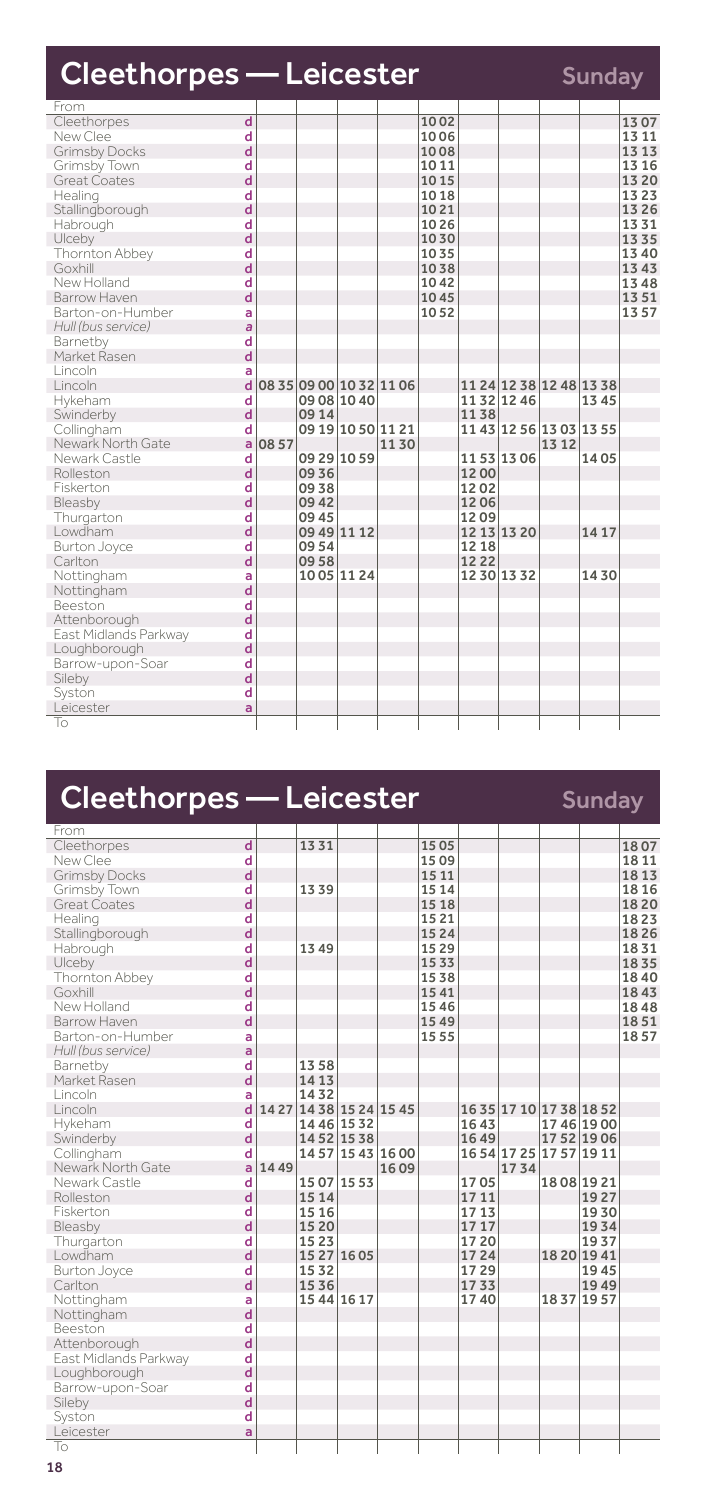| <b>Cleethorpes - Leicester</b> |                         |      |      |      |                   |                                     |      |             | <b>Sunday</b> |  |
|--------------------------------|-------------------------|------|------|------|-------------------|-------------------------------------|------|-------------|---------------|--|
| From                           |                         |      |      |      |                   |                                     |      |             |               |  |
| Cleethorpes                    | $\overline{\mathsf{d}}$ |      | 1823 |      |                   |                                     | 2050 |             |               |  |
| New Clee                       | d                       |      |      |      |                   |                                     |      |             |               |  |
| <b>Grimsby Docks</b>           | d                       |      |      |      |                   |                                     |      |             |               |  |
| Grimsby Town                   | d                       |      | 1831 |      |                   |                                     | 2058 |             |               |  |
| <b>Great Coates</b>            | d                       |      |      |      |                   |                                     |      |             |               |  |
| Healing                        | d                       |      |      |      |                   |                                     |      |             |               |  |
| Stallingborough                | d                       |      |      |      |                   |                                     |      |             |               |  |
| Habrough                       | d                       |      | 1841 |      |                   |                                     | 2108 |             |               |  |
| Ulceby                         | d                       |      |      |      |                   |                                     |      |             |               |  |
| Thornton Abbey                 | d                       |      |      |      |                   |                                     |      |             |               |  |
| Goxhill                        | d                       |      |      |      |                   |                                     |      |             |               |  |
| New Holland                    | d                       |      |      |      |                   |                                     |      |             |               |  |
| Barrow Haven                   | d                       |      |      |      |                   |                                     |      |             |               |  |
| Barton-on-Humber               | a                       |      |      |      |                   |                                     |      |             |               |  |
| Hull (bus service)             | a                       |      |      |      |                   |                                     |      |             |               |  |
| Barnetby                       | d                       |      | 1850 |      |                   |                                     | 2117 |             |               |  |
| Market Rasen                   | d                       |      | 1905 |      |                   |                                     | 2133 |             |               |  |
| Lincoln                        | ă                       |      | 1924 |      |                   |                                     | 2154 |             |               |  |
| Lincoln                        | d                       |      |      |      |                   | 19 15 19 32 19 58 20 27 21 03 21 26 |      | 22 30 22 51 |               |  |
| Hykeham                        | d                       |      | 1940 |      | 2035 2111 2134    |                                     |      |             | 2258          |  |
| Swinderby                      | d                       |      | 1946 |      | 20 41 21 17 21 40 |                                     |      |             | 2305          |  |
| Collingham                     | d                       |      | 1951 |      | 20 46 21 22 21 45 |                                     |      | 22 49 23 10 |               |  |
| Newark North Gate              | a                       | 1937 |      | 2021 |                   | 2155                                |      | 2259        |               |  |
| Newark Castle                  | d                       |      | 2001 |      | 23 20             |                                     |      |             | 23 20         |  |
| Rolleston                      | d                       |      |      |      | 23 26             |                                     |      |             | 2326          |  |
| Fiskerton                      | d                       |      |      |      | 23 29             |                                     |      |             | 2329          |  |
| Bleasby                        | d                       |      |      |      | 2333              |                                     |      |             | 2333          |  |
| Thurgarton                     | d                       |      |      |      | 2336              |                                     |      |             | 2336          |  |
| Lowdham                        | $\overline{\mathbf{d}}$ |      | 2013 |      | 23 40             |                                     |      |             | 23 40         |  |
| Burton Joyce                   | d                       |      |      |      |                   |                                     |      |             | 23 44         |  |
| Carlton                        | d                       |      |      |      |                   |                                     |      |             | 23 48         |  |
| Nottingham                     | ă                       |      | 2025 |      |                   |                                     |      |             | 2356          |  |
| Nottingham                     | d                       |      |      |      |                   |                                     |      |             |               |  |
| Beeston                        | d                       |      |      |      |                   |                                     |      |             |               |  |
| Attenborough                   | d                       |      |      |      |                   |                                     |      |             |               |  |
| East Midlands Parkway          | d                       |      |      |      |                   |                                     |      |             |               |  |
| Loughborough                   | d                       |      |      |      |                   |                                     |      |             |               |  |
| Barrow-upon-Soar               | d                       |      |      |      |                   |                                     |      |             |               |  |
| Sileby                         | d                       |      |      |      |                   |                                     |      |             |               |  |
| Syston                         | d                       |      |      |      |                   |                                     |      |             |               |  |
| Leicester                      | ă                       |      |      |      |                   |                                     |      |             |               |  |
| To                             |                         |      |      |      |                   |                                     |      |             |               |  |
|                                |                         |      |      |      |                   |                                     |      |             |               |  |

## *PLAN AHEAD, FIND A QUIETER TIME TO TRAVEL*

Use our seat finder on our app or visit **eastmidlandsrailway.co.uk/seatfinder**